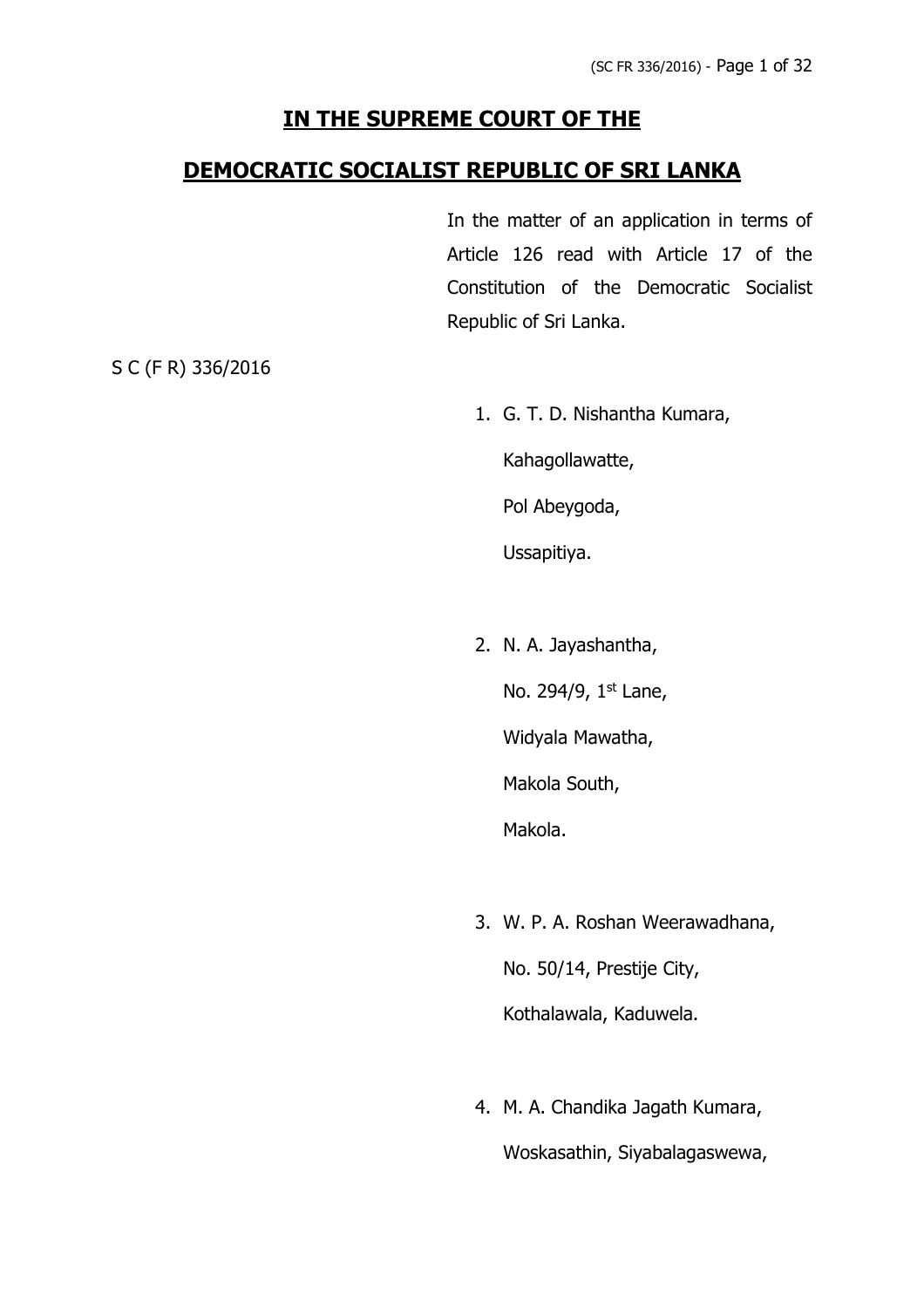Sippikulama,

Off Anuradhapura.

5. L. H. P. De Silva,

Wimalasara Mawatha,

Galkanuwa Road,

Gorakana,

Panadura South.

- 6. M. M. A. D. Tissa, No. 452/1, Makola North, Makola.
- 7. L. H. N. De Silva, No. 174/5, Pallemulla, Keselwatta, Panadura.
- 8. W. A. Tissa Sarathchandra,

3 rd Lane,

Ratnagiriya Watta,

Kirana,

Panadura.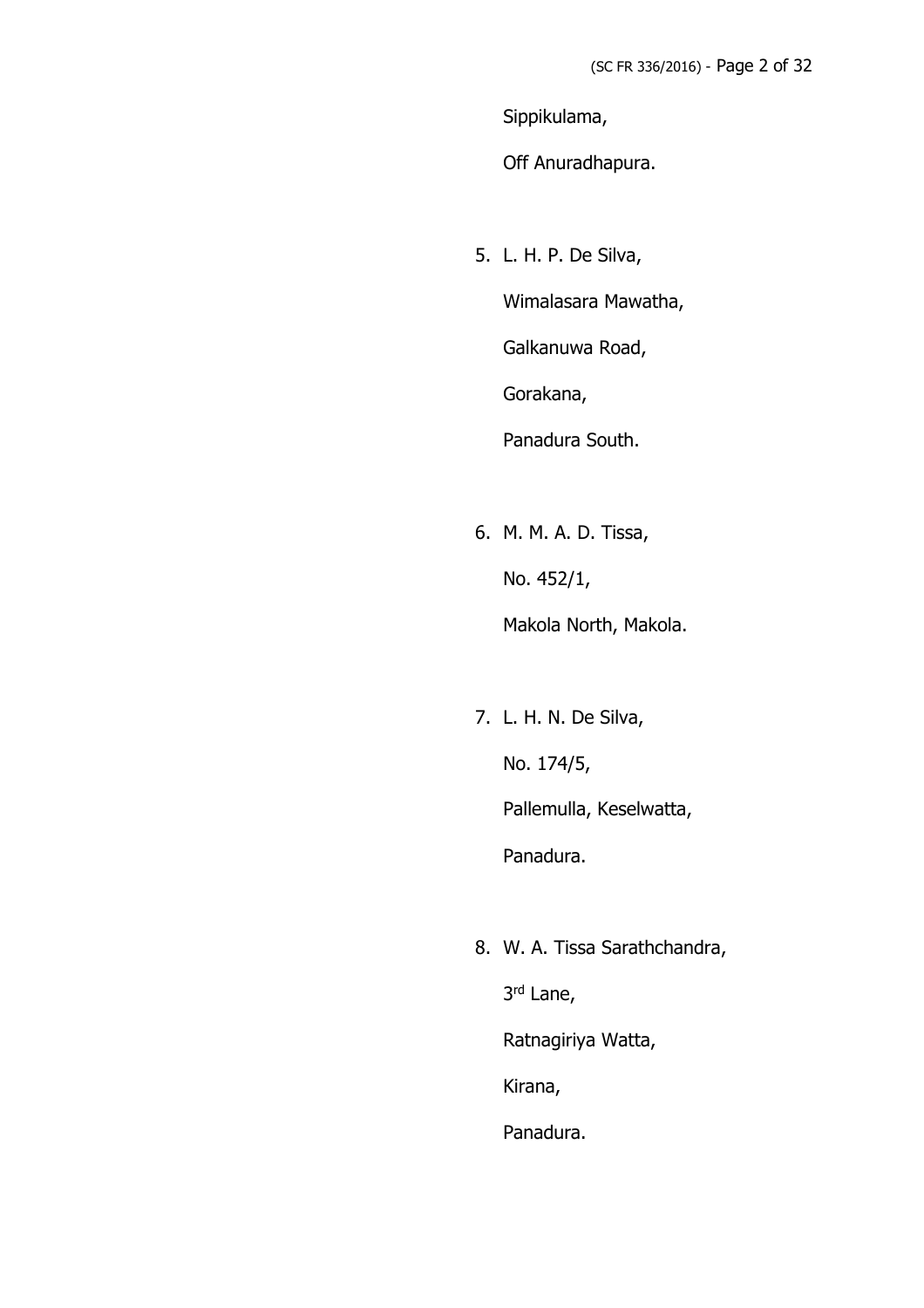9. D. C. Dayananda,

No. 72, Serpentine Road,

Colombo 08.

10. B. A. A. Jayasinghe,

32/2B, Gunasekara Mawatha, Maththumagala, Ragama

11. W. M. W. Weerasinghe, No. 632/1C, Kottawa, Pannipitiya.

12.H. K. S. Wijayagunawardena,

No. 83, Special Task Force Road, Katukurunda, Kalutara.

13.W. A. R. Wijelal, 6/95, Ihala Hanwella, Hanwella.

14.M. P. Waidyathilake, Kamvita,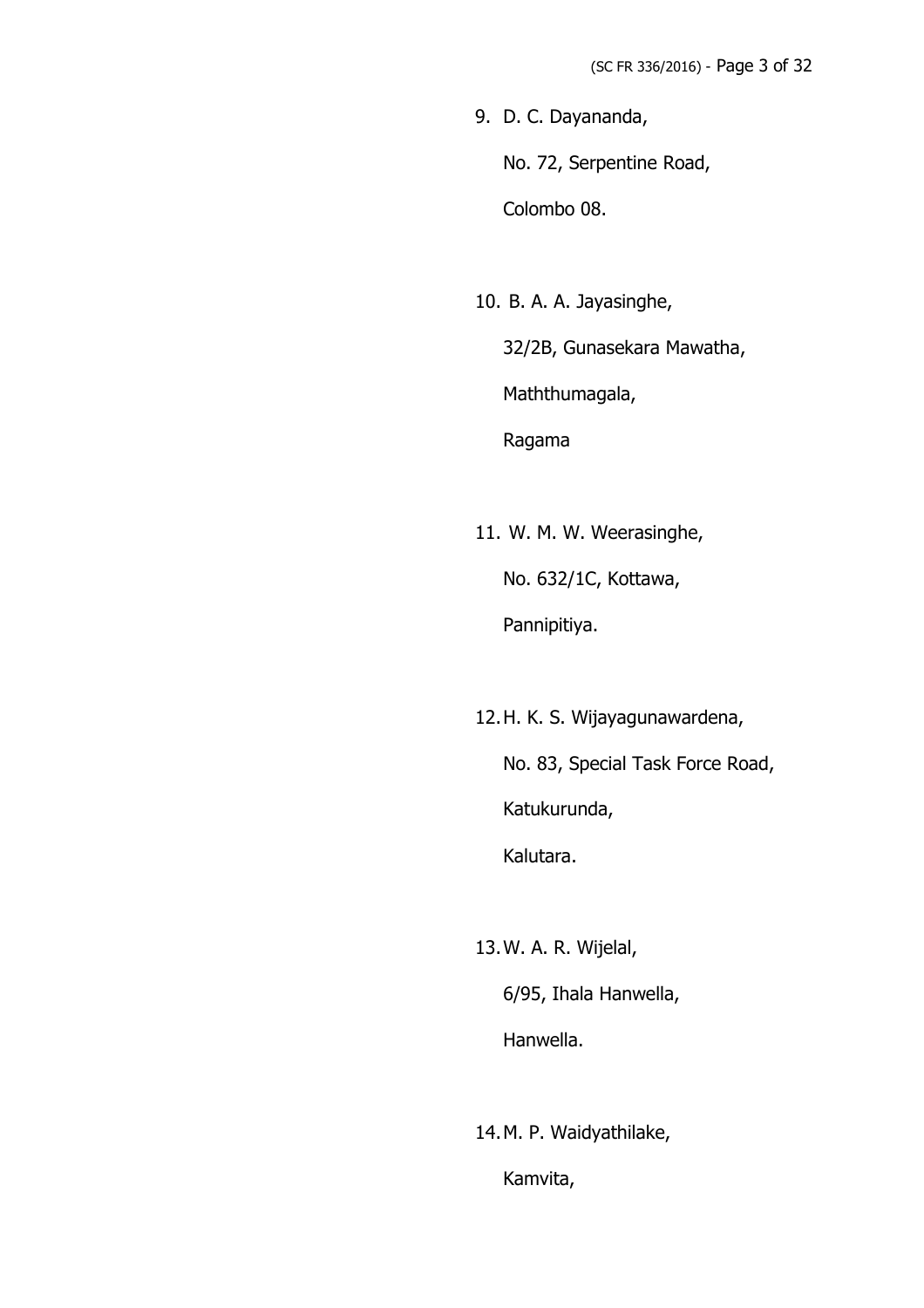Hunumulla,

Ganemulla.

15.W. M. K. P. Wijayamanne,

"Vijayanthi", Medagoda, Amithirigala.

16. Gamage Dayaratne,

Domwatte Road,

Kumarapura 2<sup>nd</sup> Lane,

Hulandawa, Monaragala.

- 17.K. R. N. K. Tissa Bandara, No. 6119, Near Ayurwedaya, New Town, Embilitpitiya
- 18.H. N. Punyasiri, No. 96, Kiripattiya Road, Thibolketiya, Kolambageara.
- 19.R. M. Ajantha Pushpakumara, No. 606/8A, Makola North, Makola.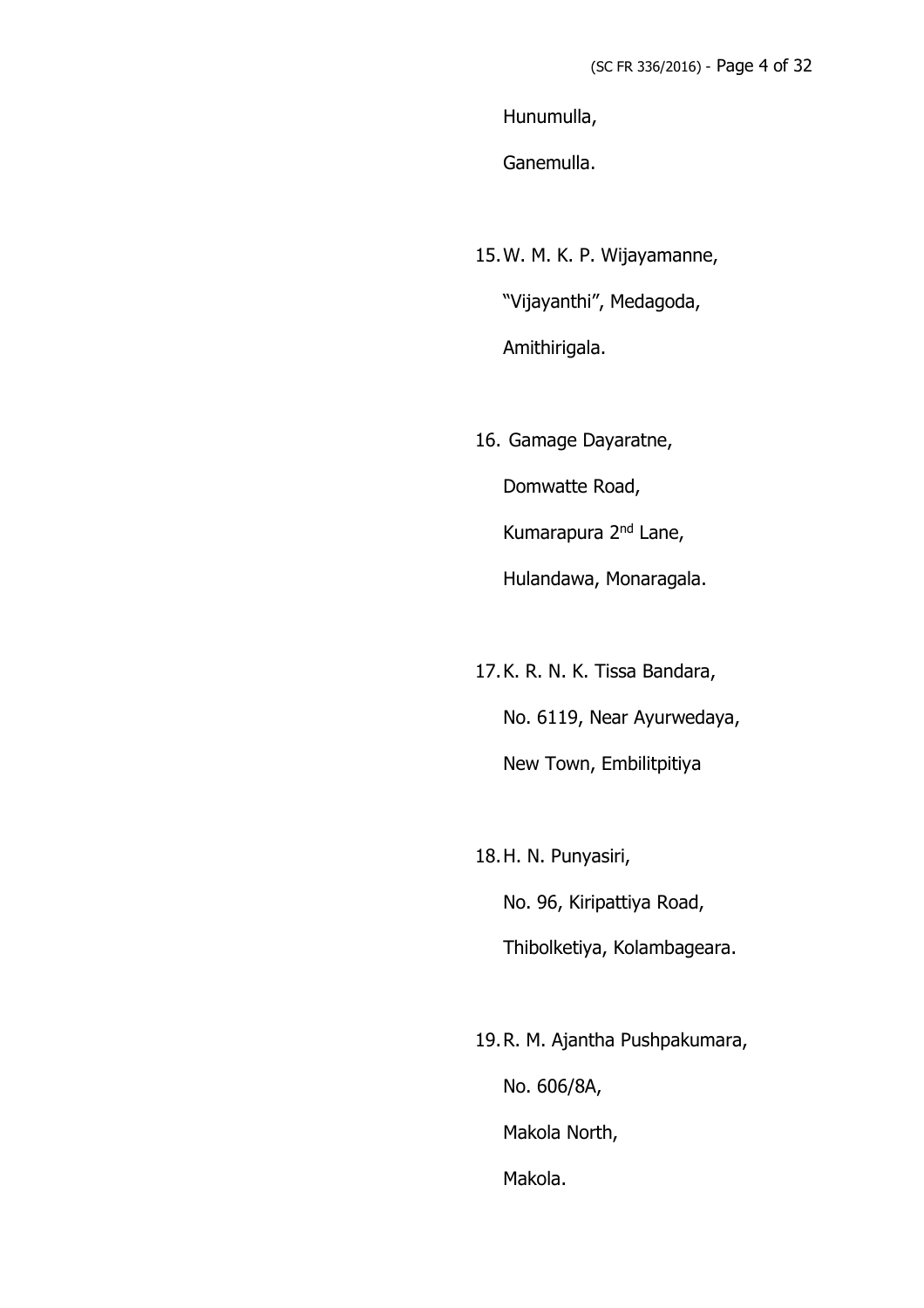20. N. A. Gunawardena No. 38,

Gampulul Kirime Vyaparaya,

Bendiwewa,

Polonnaruwa.

- 21.W. H. De Silva Gunasekera, "Mercy" Andakadawila, Chilaw.
- 22.V. A. Pushpakumara,

No. 486, School Lane,

Piliyandala Road,

Arewwala.

23. R. W. K. Ariyarathne,

No. 5/6, Rahula Mawatha, Mailagasthenna,

Badulla.

24.W. G. Bandara,

No. 14, Nawa Janapadaya, Paradise, Kuruwita.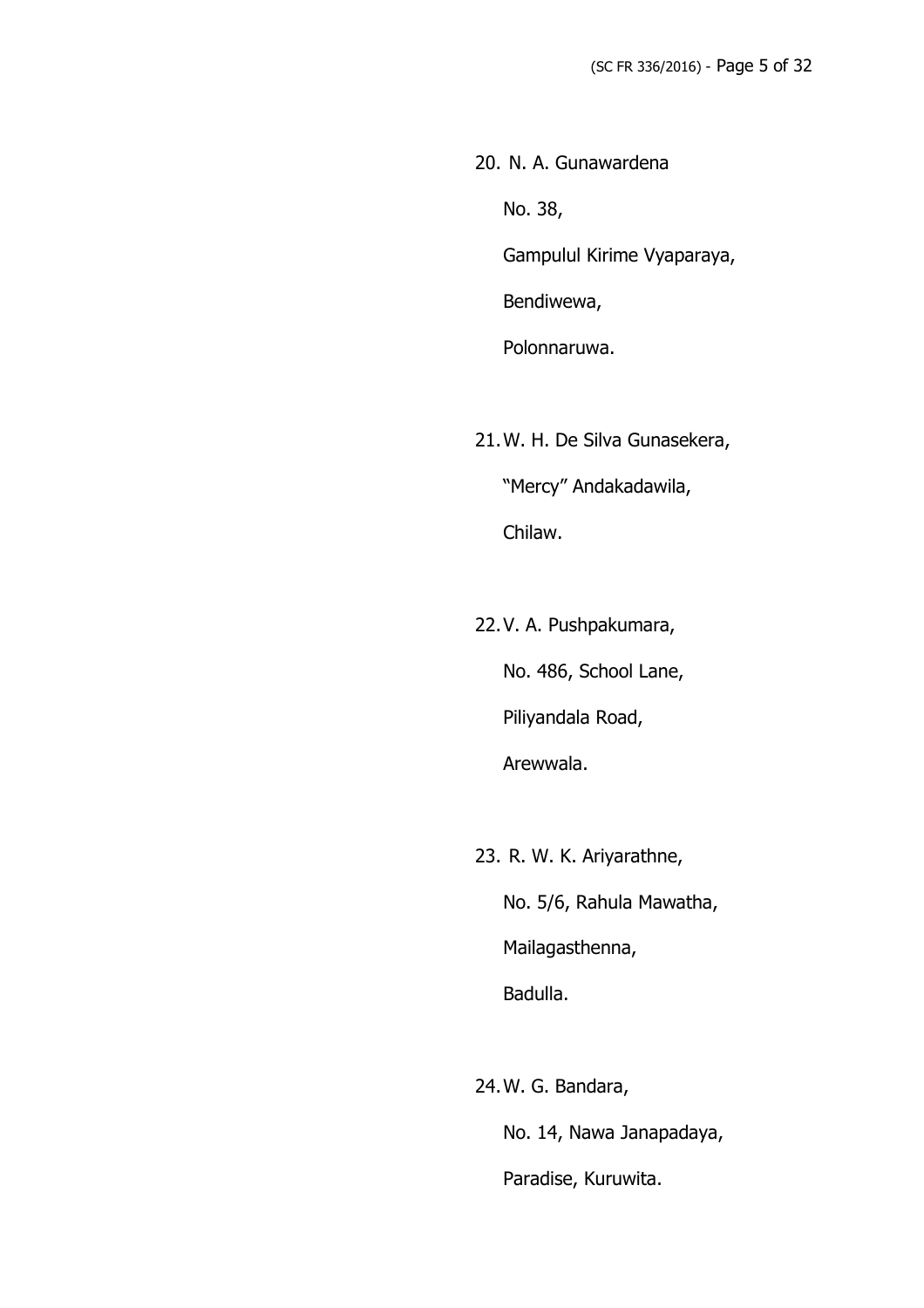25. P. P. R. L. A. Gamlath

No. 31, 1<sup>st</sup> Lane,

Ranawiru Gammanaya Asala, Aluwihare,

Mathale.

26.K. A. R. W. Kumarapeli, No. 228/1, Asiri Mawatha, Yakkala.

27.D. W. M. R. N. Dasanayake, D. 16/5, Menerigama Road, Nadeniya, Mawanella.

28. M. H. M. G. Seneviratne Banda, No. 55B, Aluthgama, Jambugahapitiya.

29.Kulasiri Udugampola, No. 21, Galkanda Road, Eswatte, Kandy.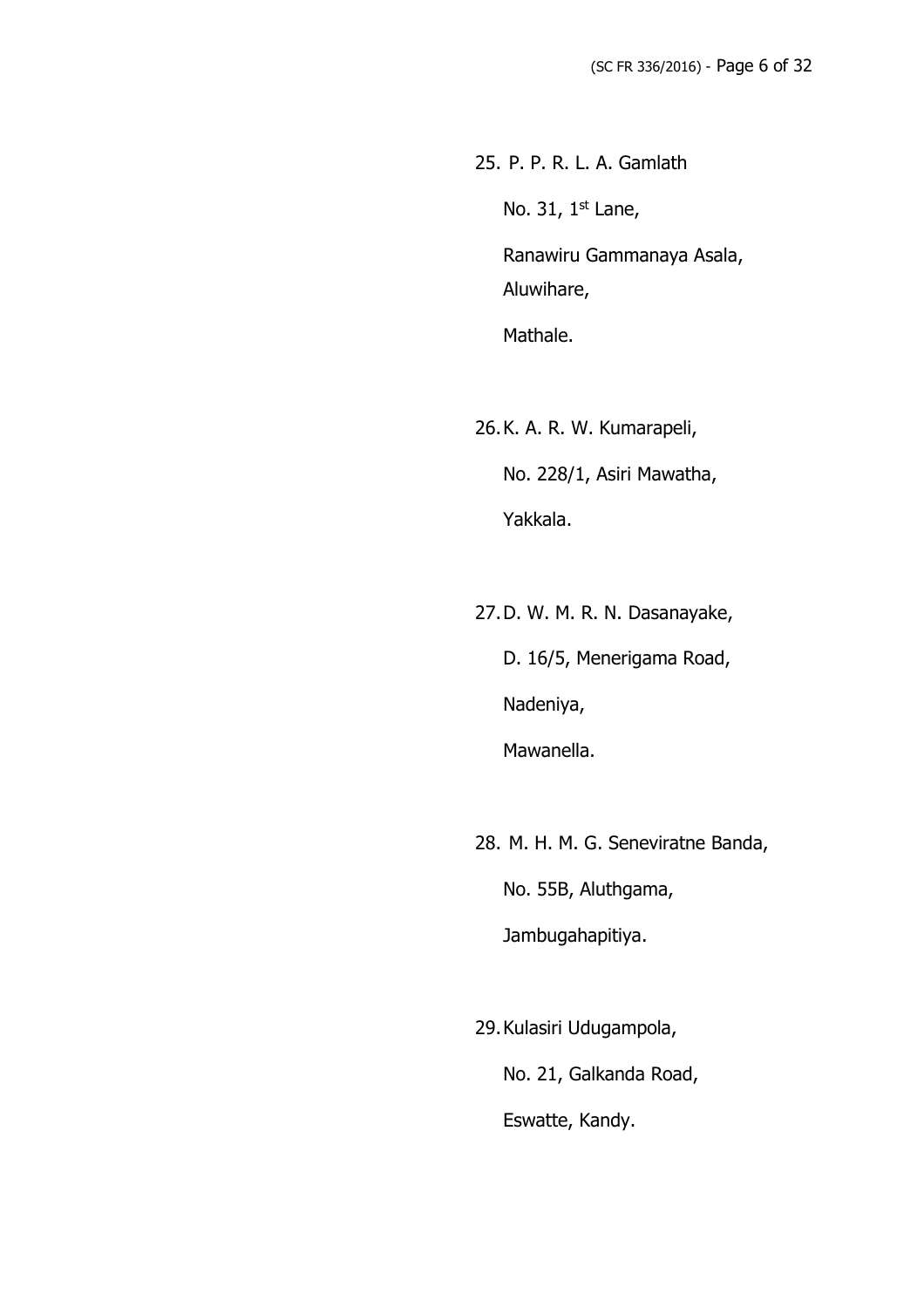30.W. A. Ranjith Kumara, No. 31, Riverside Garden, Illukmodara, Thenne Kumbura, Kandy.

31.Roshan Terrance Wedergert,

No. 5/A/3,

Hanthane Housing Scheme,

Kandy.

32.K. R. Lakshitha Fernando, No. 7, Shri Sudharmara Road, Wattala.

33.Alliyar Abdul Wahid, No. 34, New Bridge Road, Addalachenna 10.

34.Siripala Lokuhettumudali, Kapugampotha, Weeraketiya.

35.A. H. S. W. M. R. W. Diwelagama,

No. 128/30, Navodya Garden,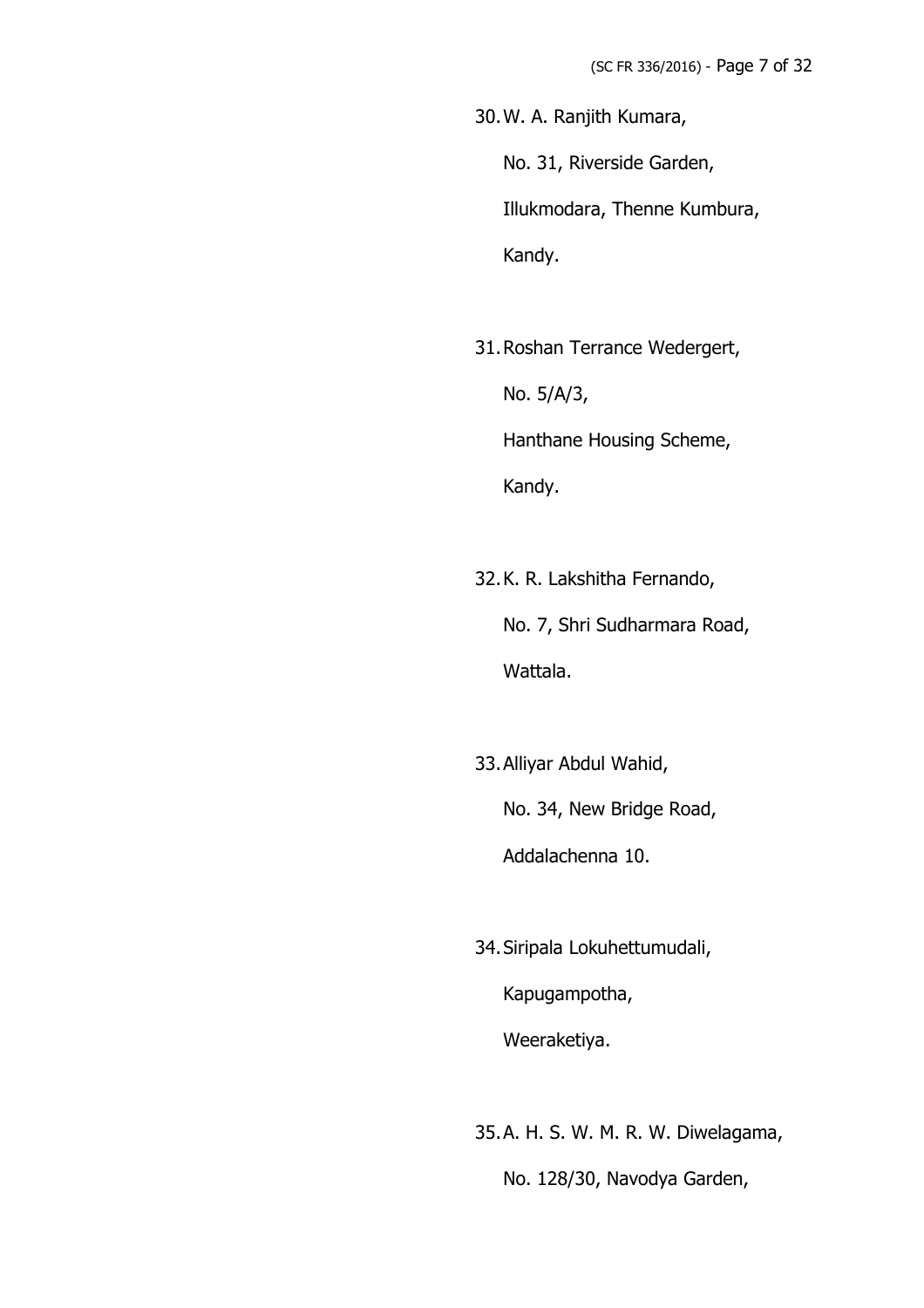Angulana Station Road,

Moratuwa.

36.Nishantha Alwis,

No. 61/20,

Pannipitiya Road,

Battaramulla.

37.P. M. C. J. B. Palihena,

No. 25/2A, Angammana Road,

Rathnapura.

38. A. I. U. Athulathmudali, No. 123, Galanga, Menikdiwela.

39.R. M. Lakshman Norbert Bandara,

No. 73/88,

St. Catherine Gardens,

Horahena Road,

Hokandara East.

40.G. D. Kumarasinghe, No. 408/5, South Thalpitiya,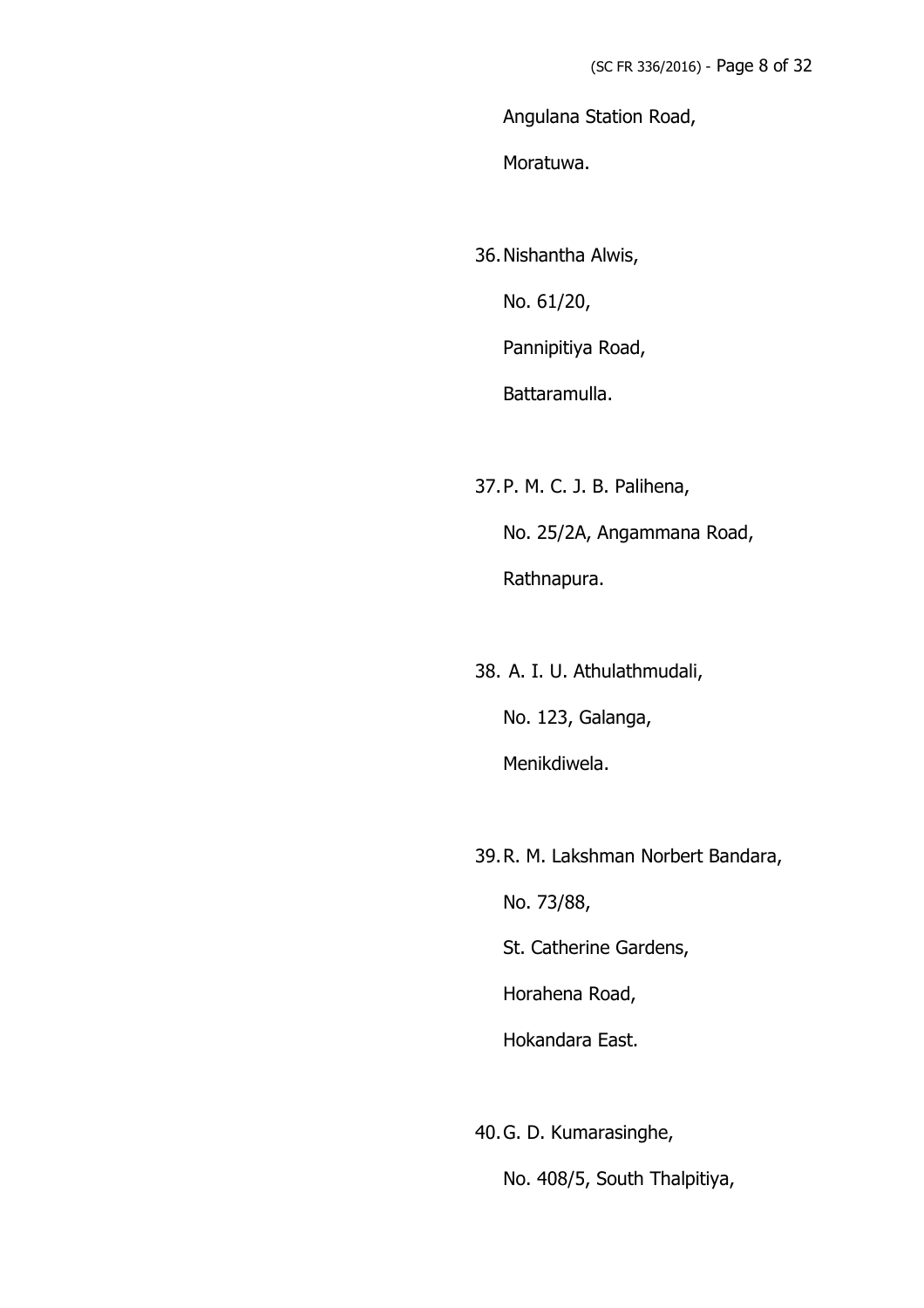Wadduwa.

- 41. D. H. D. L. Udugamage, No. 273/5, Annasiwatte, Galoluwa, Minuwangoda.
- 42. R. A. Chandrakumara Ranasinghe,

No. 50, Mailawalana,

Kirindiwela.

43.K. Ashoka,

No. 23, Judge Mawatha,

Weligampitiya,

Ja-ela.

44. K.M.N. Rodrigo,

No. 510/4,

Janatha Mawatha,

Eldeniya,

Kadawatha.

#### **PETITIONERS**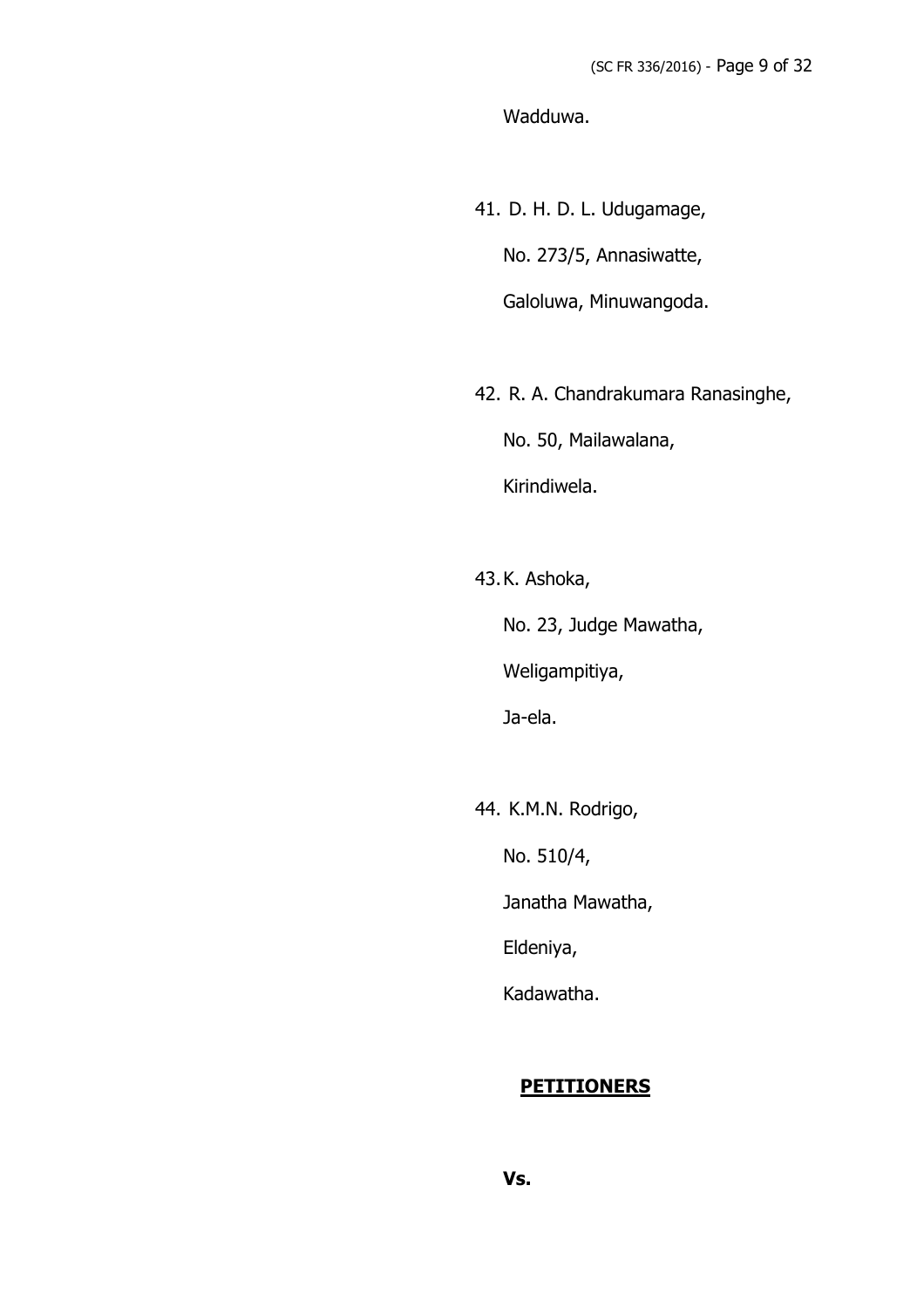1. J. P. Wijeweera,

Secretary,

Ministry of Law and Order and Southern Development,

Floor No. 13 Stage II

Sethsiripaya,

Battaramulla.

2. B.M. Basnayake,

Chairman

Committee to Inquire into Political Victimization,

Ministry of Law and Order and Southern Development,

Floor No. 13 Stage II,

Sethsiripaya,

Battaramulla.

3. Neil Hapuhinne,

Secretary,

Committee to Inquire into Political Victimization,

Ministry of Law and Order and Southern Development,

Floor No. 13 Stage II,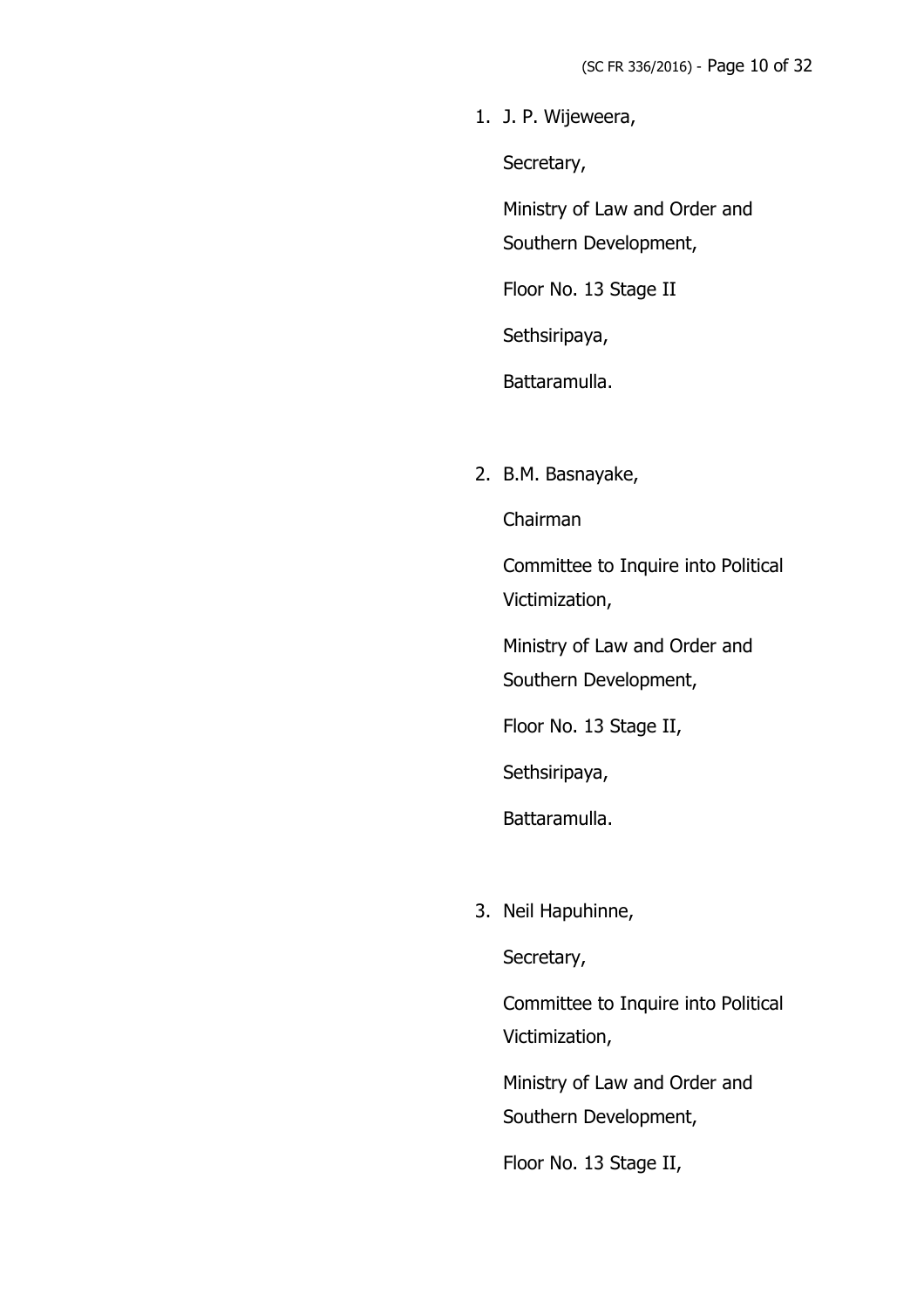Sethsiripaya,

Battaramulla.

4. Ravi Wijegunawardena,

Member,

Committee to Inquire into Political Victimization,

Ministry of Law and Order and

Southern Development,

Floor No. 13 Stage II,

Sethsiripaya,

Battaramulla.

5. Prof. Siri Hettige,

(Chairman),

6. Mr. P. H. Manatunga,

(Member)

- 7. Mrs. Savithree Wijesekara, (Member),
- 8. Mr. Y. L. M. Zawahir,

(Member),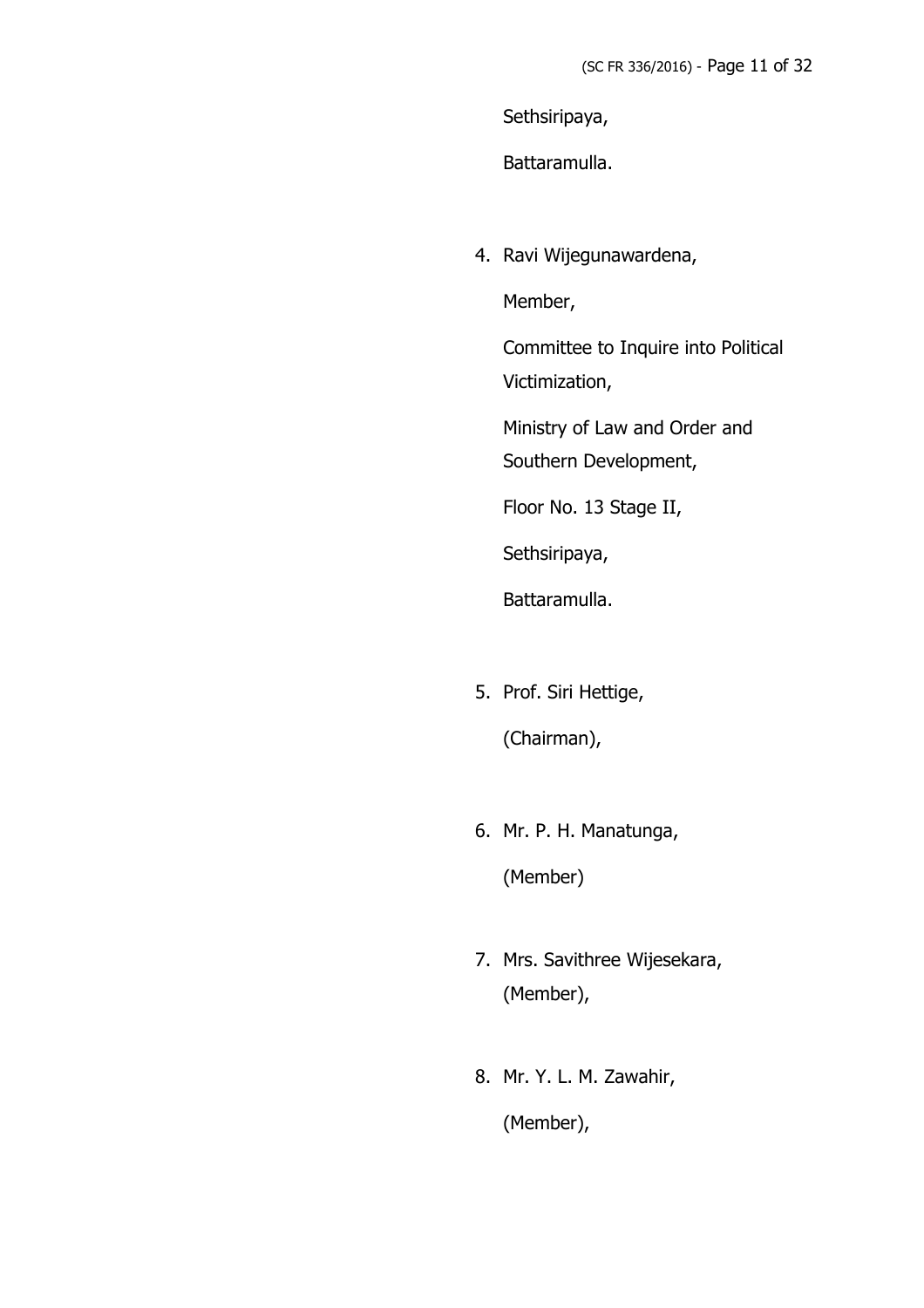9. Mr. Anton Jeyandan,

(Member),

10.Mr. Tilak Collure,

(Member),

11.Mr. Frank De Silva,

(Member)

12.N. Ariyadasa Cooray,

Secretary to the National Police Commission,

All of whom are of the National Police Commission, Block No. 09, B.M.I.C.H. Premises, Bauddhaloka Mawatha,

Colombo 07.

13.J. D. Dadallage,

Secretary,

Ministry of Public Administration and Management,

Independent Square,

Colombo 07.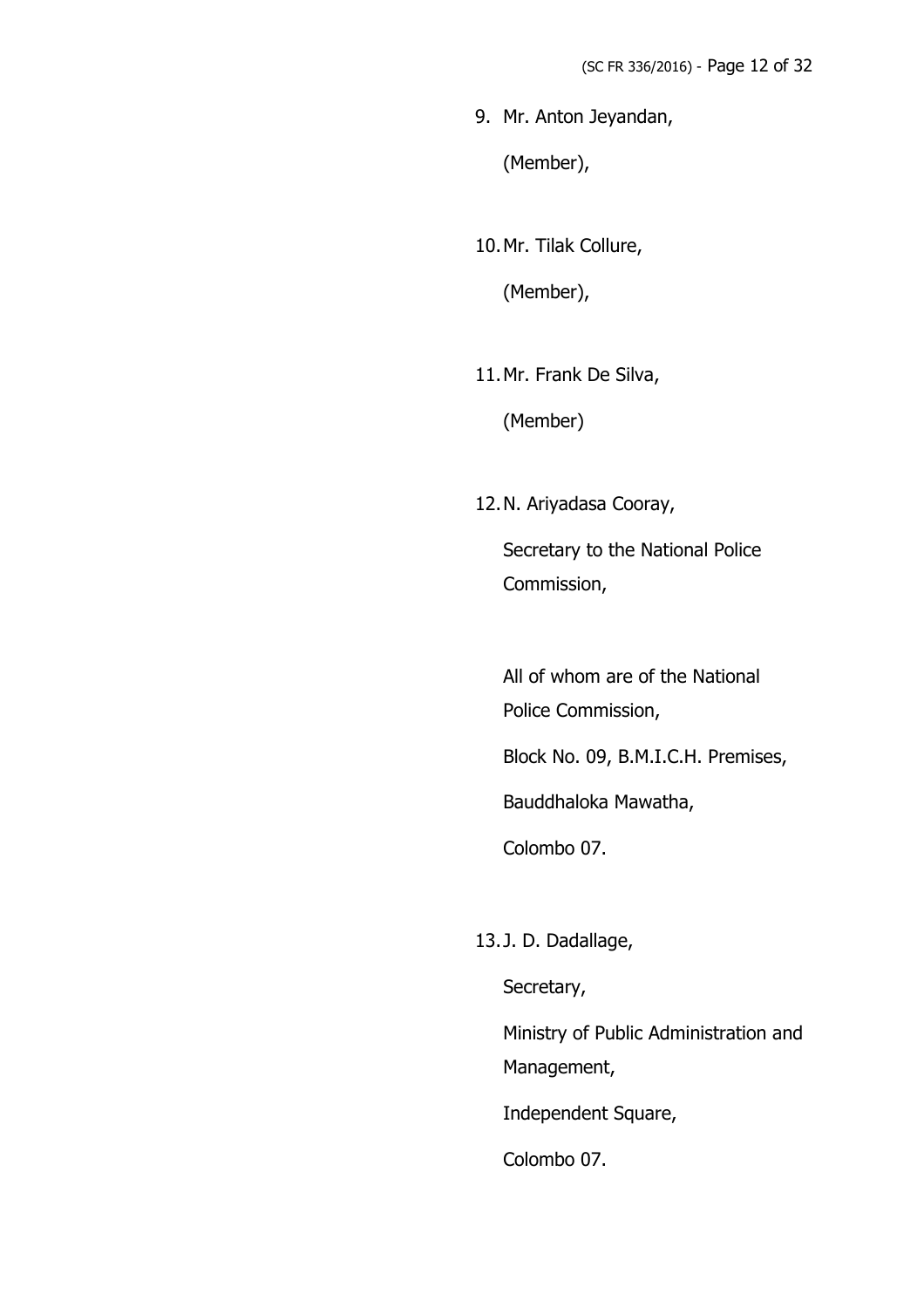14.Hon. Ranil Wickramasinghe,

Prime Minister and Minister of National Policies and Economic Affairs.

15.Hon. Sagala Rathnayake,

Minister of Law and Order and Southern Development.

16.Hon. Akila Viraj Kariyawasam, Minister of Education.

17.Hon. John Amaratunga, Minister of Tourism Development of Christian Religious Affairs and Lands.

- 18.Hon. Gamini Jayawickrama Perera, Minister of Sustainable Development and Wildlife.
- 19.Hon. Nimal Siripala Silva,

Minister of Transport and Civil Aviation.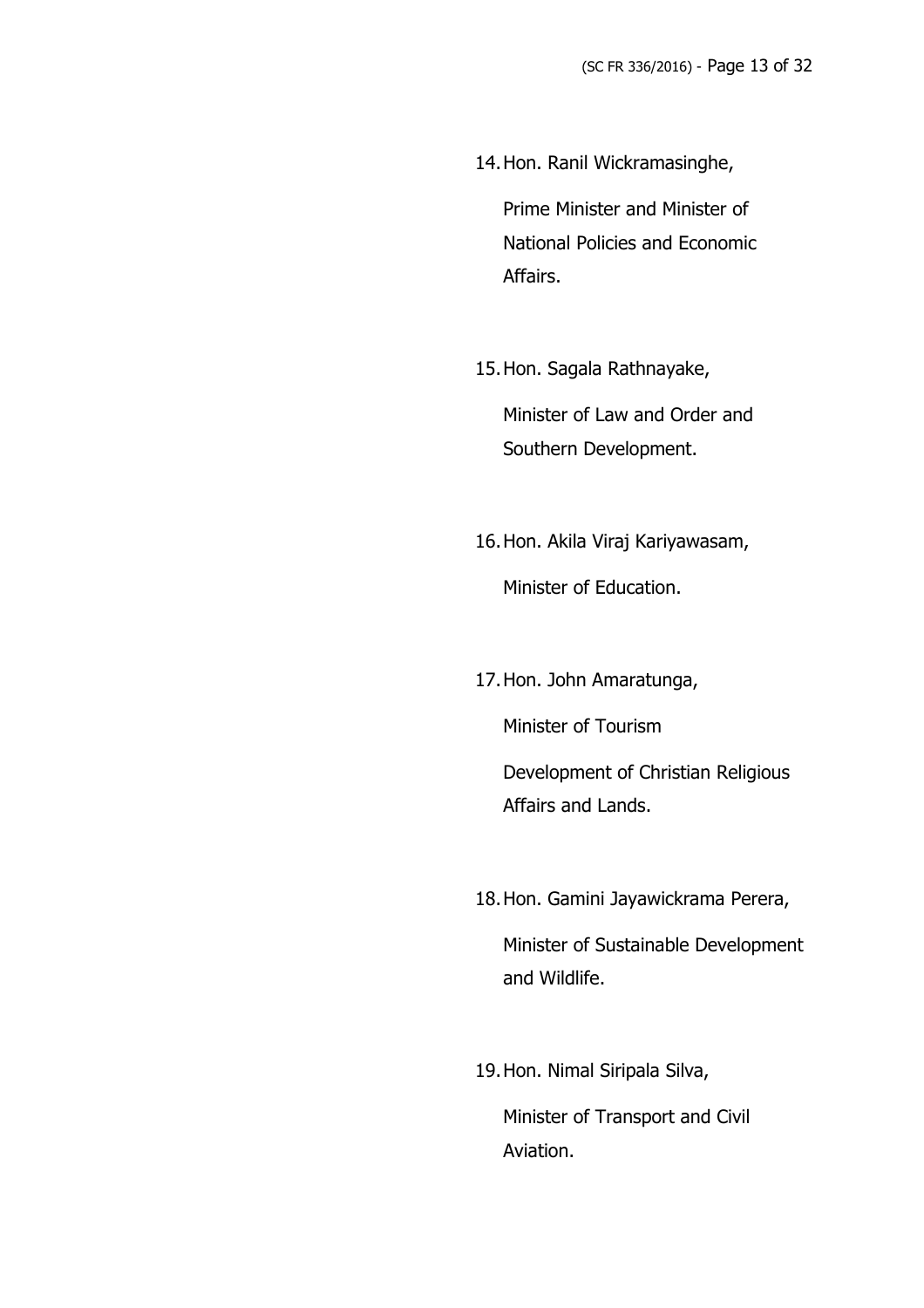- 20.Hon. Mangala Samaraweera, Minister of Foreign Affairs.
- 21.Hon. S. B. Dissanayake,

Minister of Social Empowerment and Welfare.

- 22.Hon. W. D. J. Senevirathne, Minister of Labour and Trade Union Relations.
- 23.Hon. Lakshman Kiriella, Minister of Higher Education and Highways.
- 24.Hon. Sarath Arumugam,

Minister of Special Assignments.

25.Hon. Rauff Hakeem,

Minister of City Planning and Water Supply.

26.Hon. Anura Priyadarshana Yapa, Minister of Disaster Management.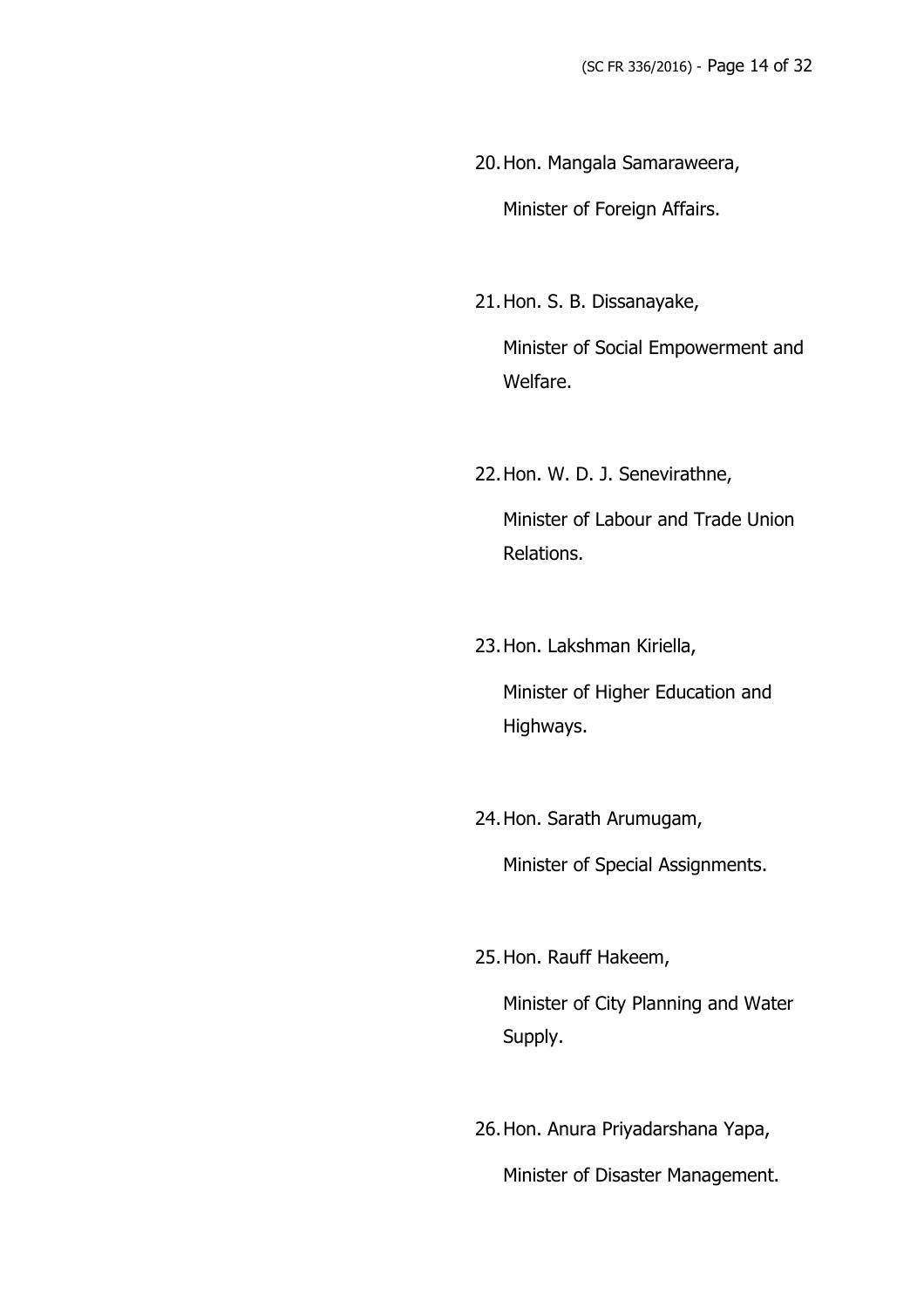27. Hon. Susil Premajayanthe, Minister of Science Technology and Research.

28.Hon. (Dr.) Rajitha Senarathne, Minister of Health Nutrition and

29.Hon. Ravi Karunanayake, Minister of Finance.

Indigenous Medicine.

30.Hon. Mahinda Samarasinghe, Minister of Skill and Vocational Training.

31.Hon. Vajira Abeywardane, Minister of Home Affairs.

32.Hon. S. B. Navinne,

Minister of Int. Affairs Wayaba Development and Cultural Affairs.

33.Hon. Rishad Bathiudeen,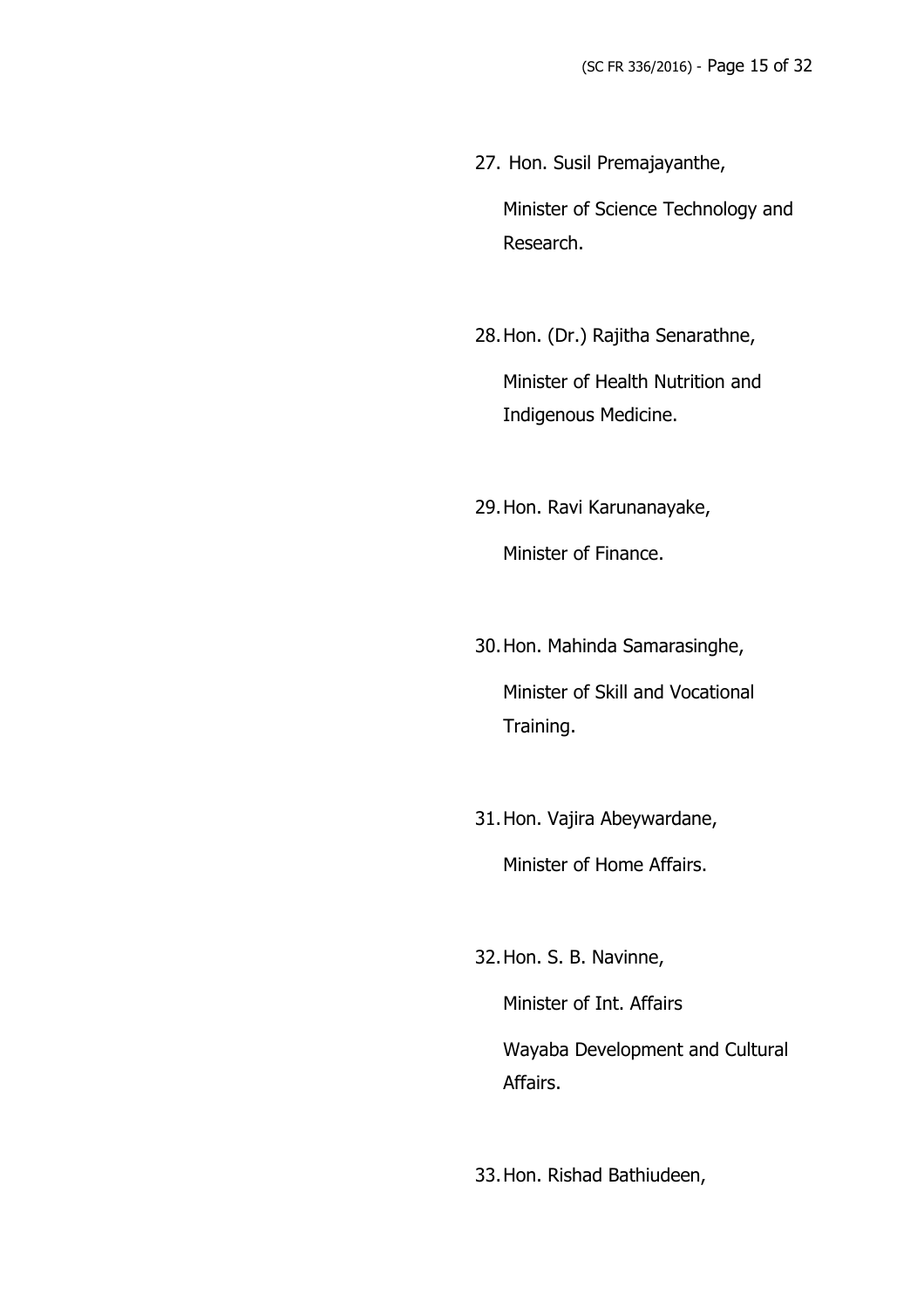Minister of Industry and Commerce.

- 34. Hon. Patali Champika Ranawake, Minister of Megapolis and Western Development.
- 35.Hon. Mahinda Amaraweera,

Minister of Fisheries and Aquatic Resources Development.

36.Hon. Navin Dissanayake,

Minister of Plantation and Industries.

- 37.Hon. Ranjith Siyambalapitiya, Minister of Power and Renewable Energy.
- 38.Hon. Duminda Dissanayake, Minister of Agriculture.
- 39.Hon. Vijith Vijayamuni Zoysa, Minister of Irrigation and Water Resources Management.

40.Hon. Dr. Wijayadasa Rajapakshe,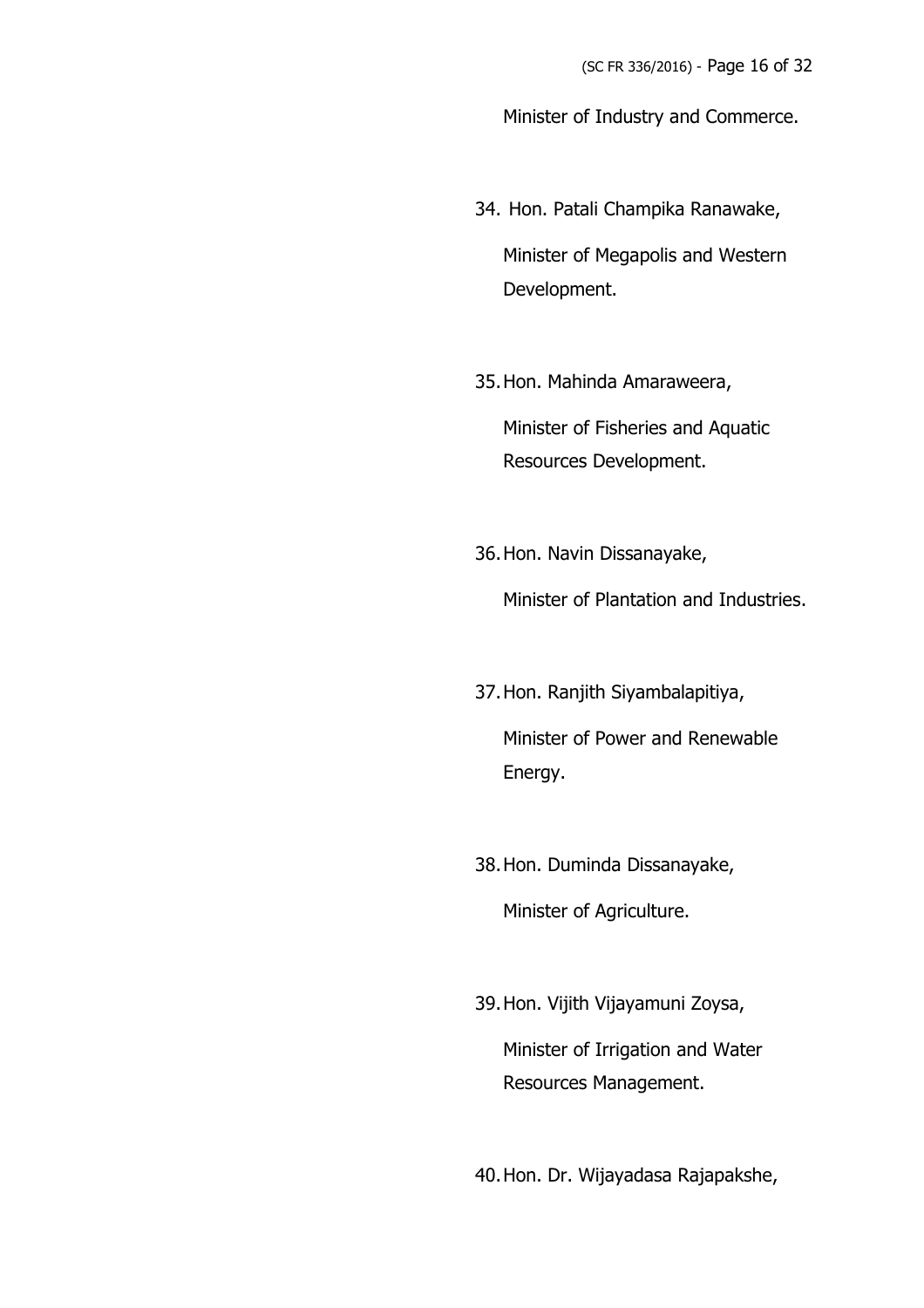Minister of Justice and Buddha Sasana.

41.Hon. P. Harrison, Minister of Rural Economy.

42.Hon. Kabir Hashim,

Minister of Public Enterprises

Development.

43.Hon. Madduma Bandara,

Minister of Public Administration and Management.

44.Hon. Gayantha Karunathilake,

Minister of Parliamentary Reforms and Mass Media.

45.Hon. Sajith Premadasa,

Minister of Housing and Construction.

46.Hon. Arjuna Ranatunga,

Minister of Ports and Shipping.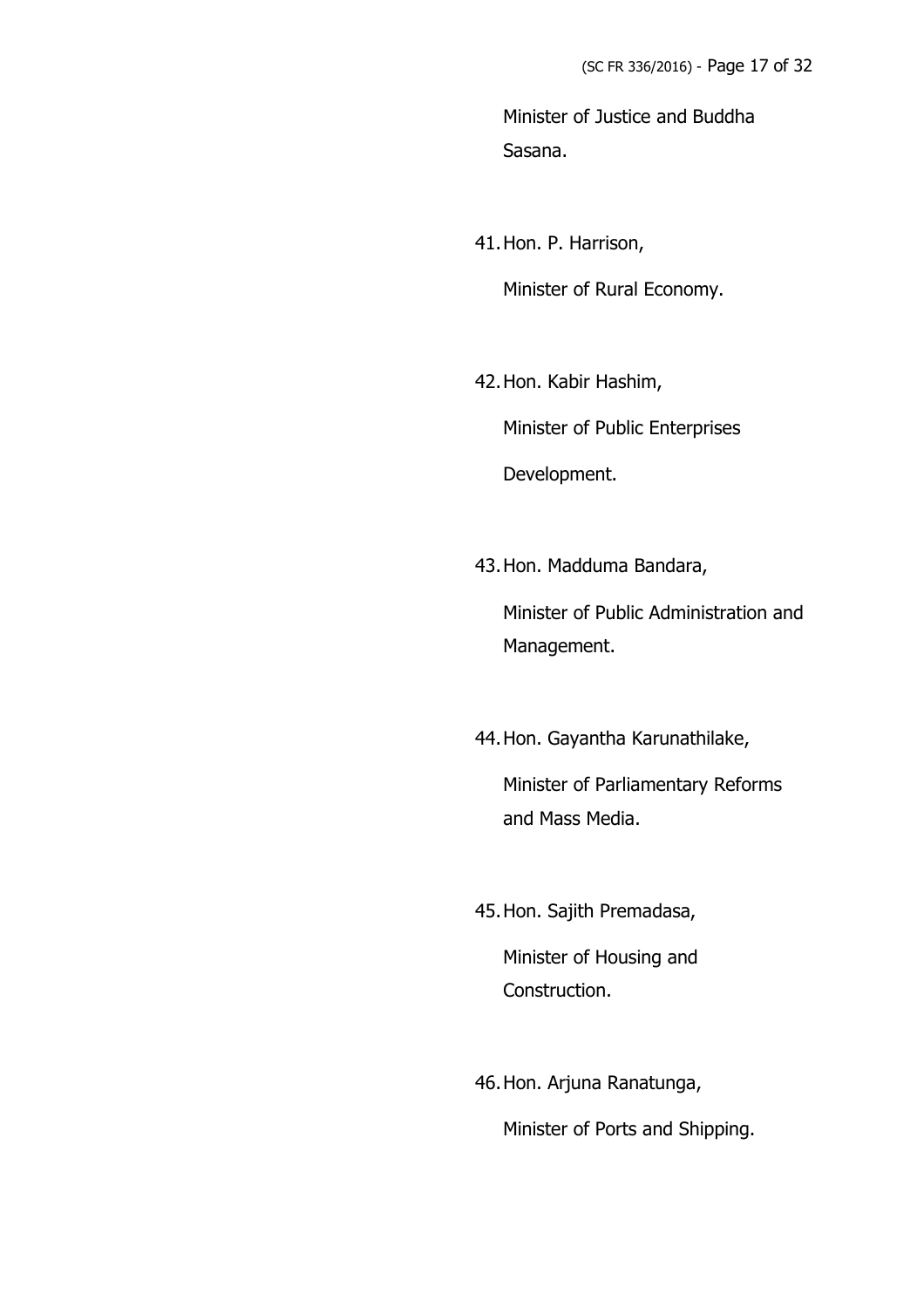47.Hon. U. Palani Digambaram,

Minister of Hill Country New Villages Infrastructure and Community Development.

- 48. Hon. (Mrs.) Chandrani Bandara, Minister of Women and Child affairs.
- 49.Hon. (Mrs.) Thalatha Atukorale, Minister of Foreign Employment.
- 50.Hon. M. H. A. Haleem,

Minister of Posts Postal Services and Muslim Religious Affairs.

51.Hon. Faiszer Mustapha,

Minister of Provincial Councils and Local Government.

52.Hon. D. M. Swaminathan,

Minister of Prison Reforms Rehabilitation, Resettlement and Hindu Religious Affairs.

53.Hon. Chandima Weerakkody,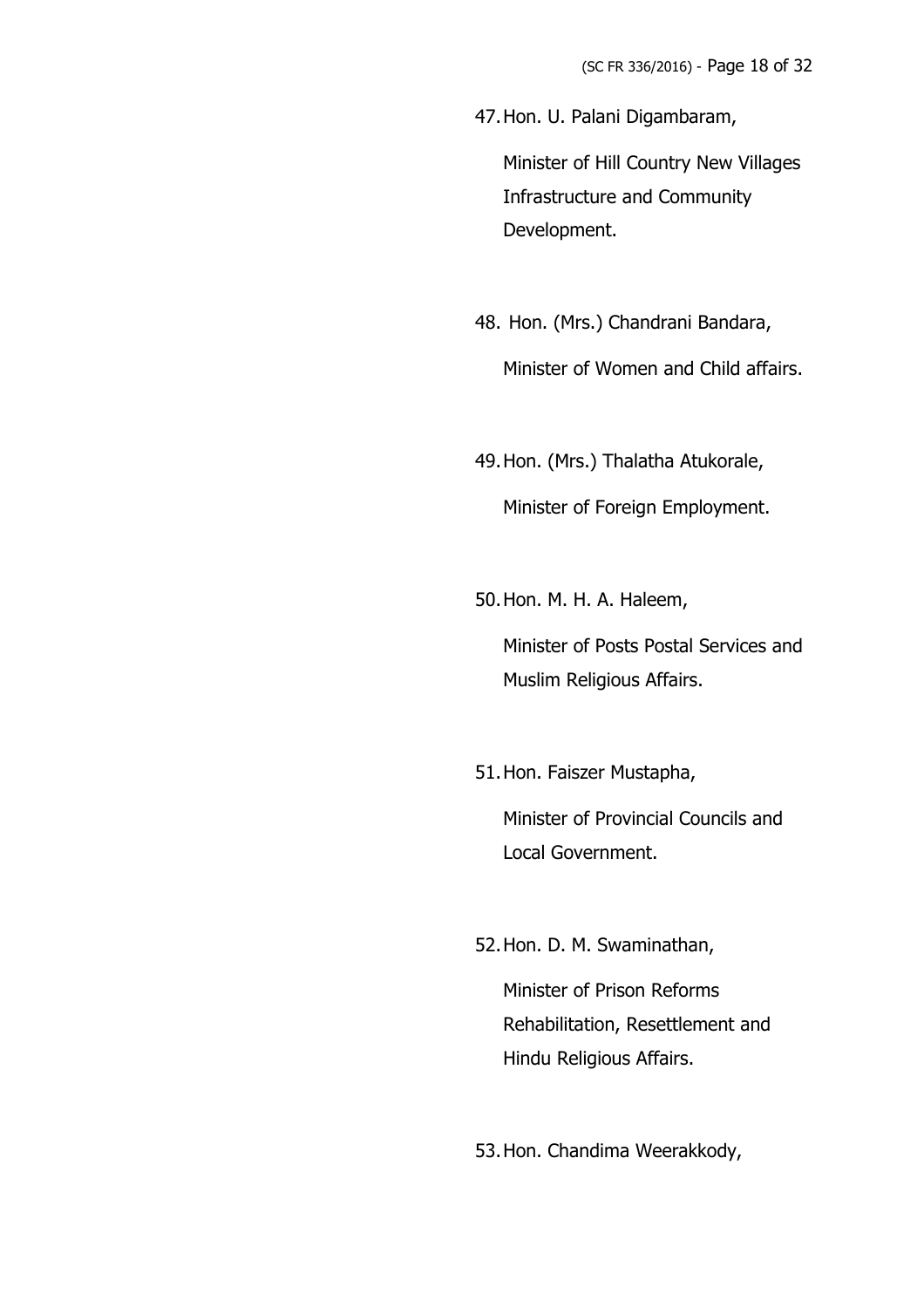Petroleum Development.

54.Hon. Dayasiri Jayasekara,

Minister of Sports.

55.Hon. Harin Fernando,

Minister of Telecommunication and Digital Infrastructure.

56.Hon. Mano Ganeshan

Minister of National Co-Existence, Dialog and Official Languages.

57.Hon. Daya Gamage,

Minister of Primary Industries.

58.Hon. Malik Samarawickrama,

Minister of Development Strategies and International Trade.

59.Field Marshal Hon. Sarath Fonseka, Minister of Regional Development.

All of the office of the Cabinet of Ministers Republic Square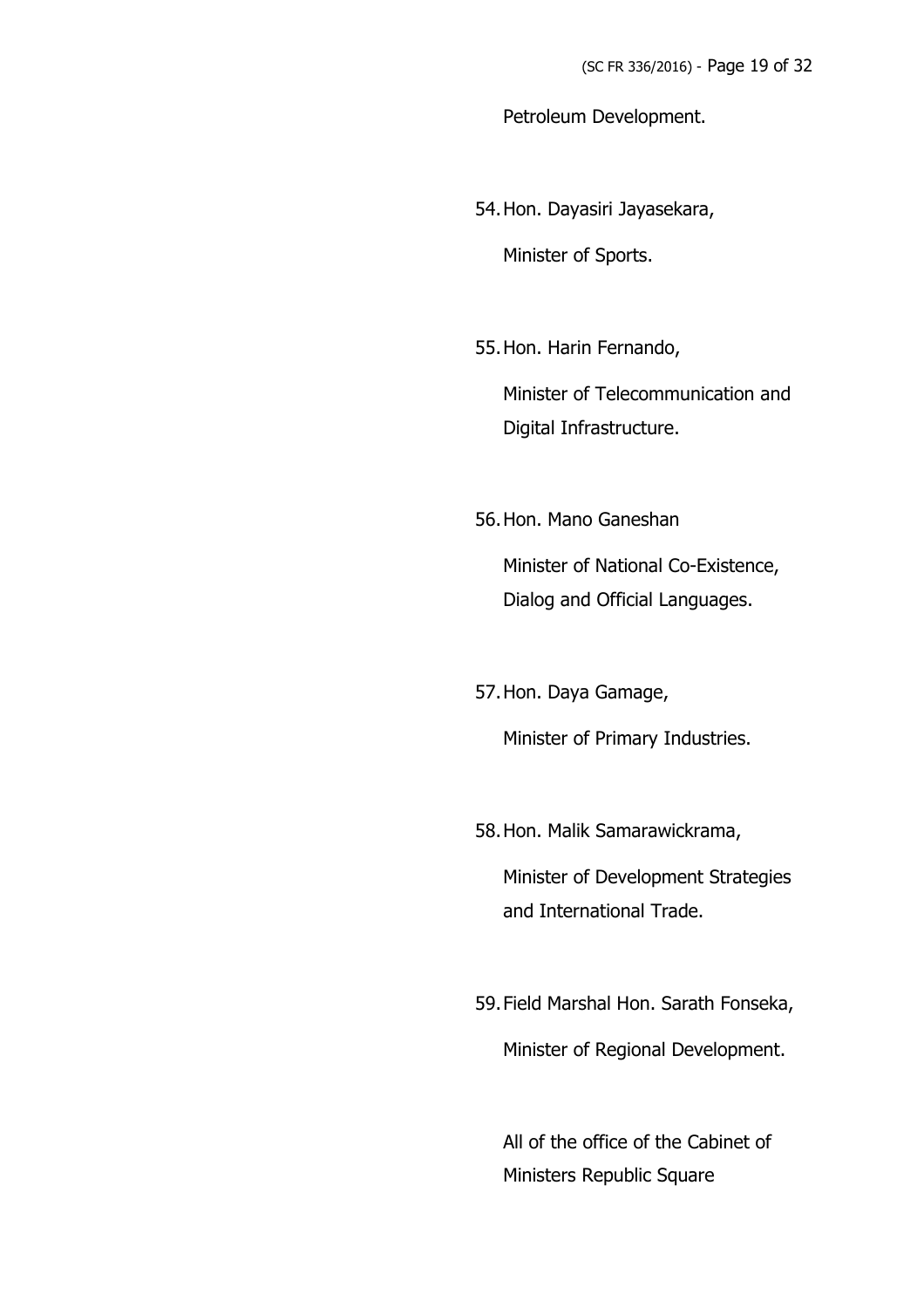Sir Baron Jayathillleke Mawatha,

Colombo 01.

60.Sumith Abeysinghe,

Secretary to the Cabinet of Ministers,

Republic Square,

Sir Baron Jayathillake Mawatha,

Colombo 01.

61.A. L. Abeygunasekara

Officer in Charge,

Weerambugedara Police Station,

Weerambugedara.

62.R. A. K. Premaratna

No. 54, Chatham Street,

Central Police Building,

Colombo 01.

63.Mahesh Menon Kumarasinghe,

Special Investigation Bureau,

New General Secretary Building,

Police Headquarters,

Colombo 01.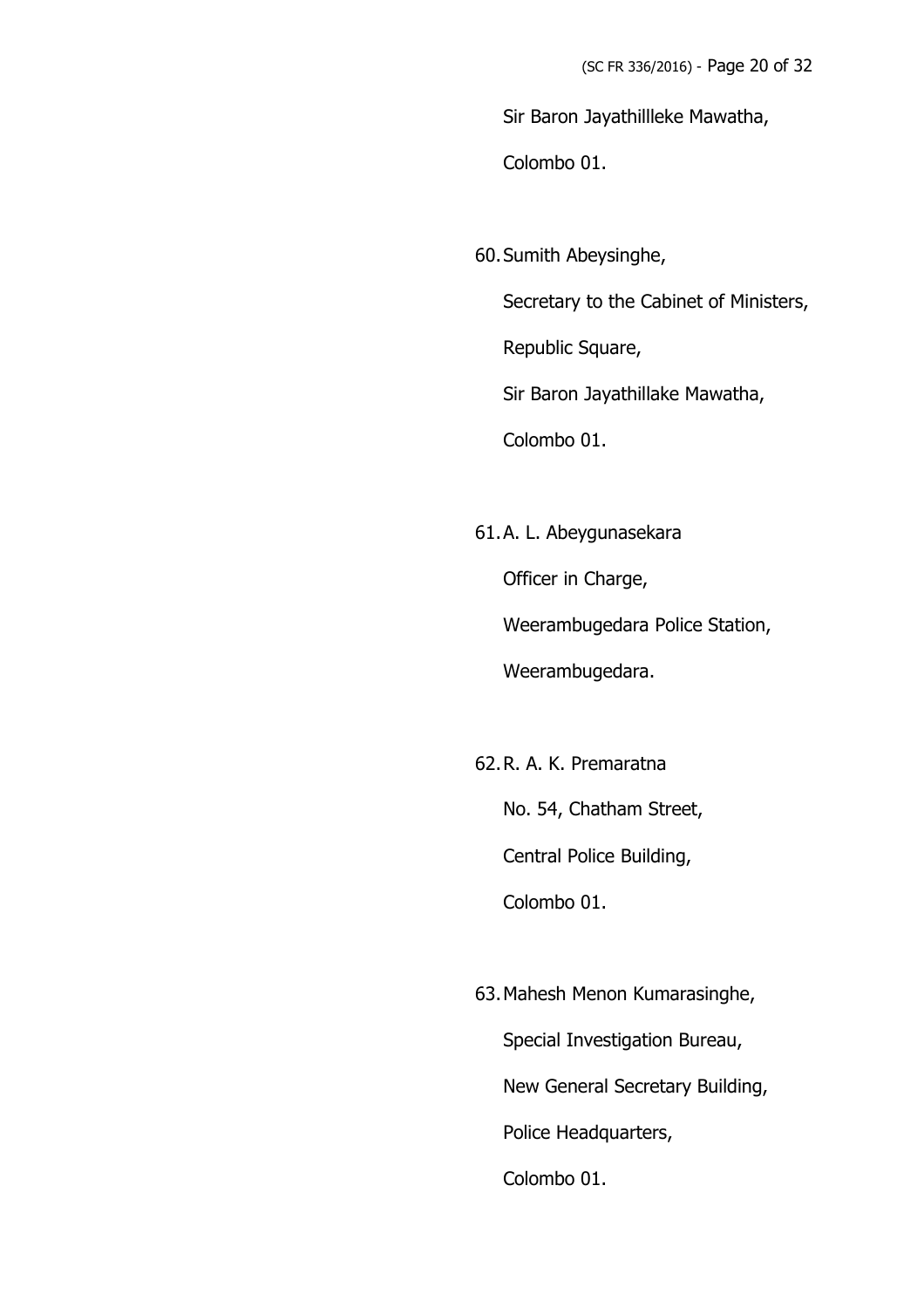64.A. C. C. A. Perera, No. 1145/01, Dharmodaya Mawatha, Battaramulla.

65.S. K. Senanayaka. C/69, Keppitpola Mawatha, Colombo 05.

66.A. W. S. J. K. Denial,

"Sampatha",

Udugama,

Aranayake.

67.Gunasena Thenabadu,

In front of Nawagamuwa Police,

Nawagamuwa,

Ranala.

68.R. M. I. B. Jayasinghe, In front of Police Station, Kurundagaha Hethemma.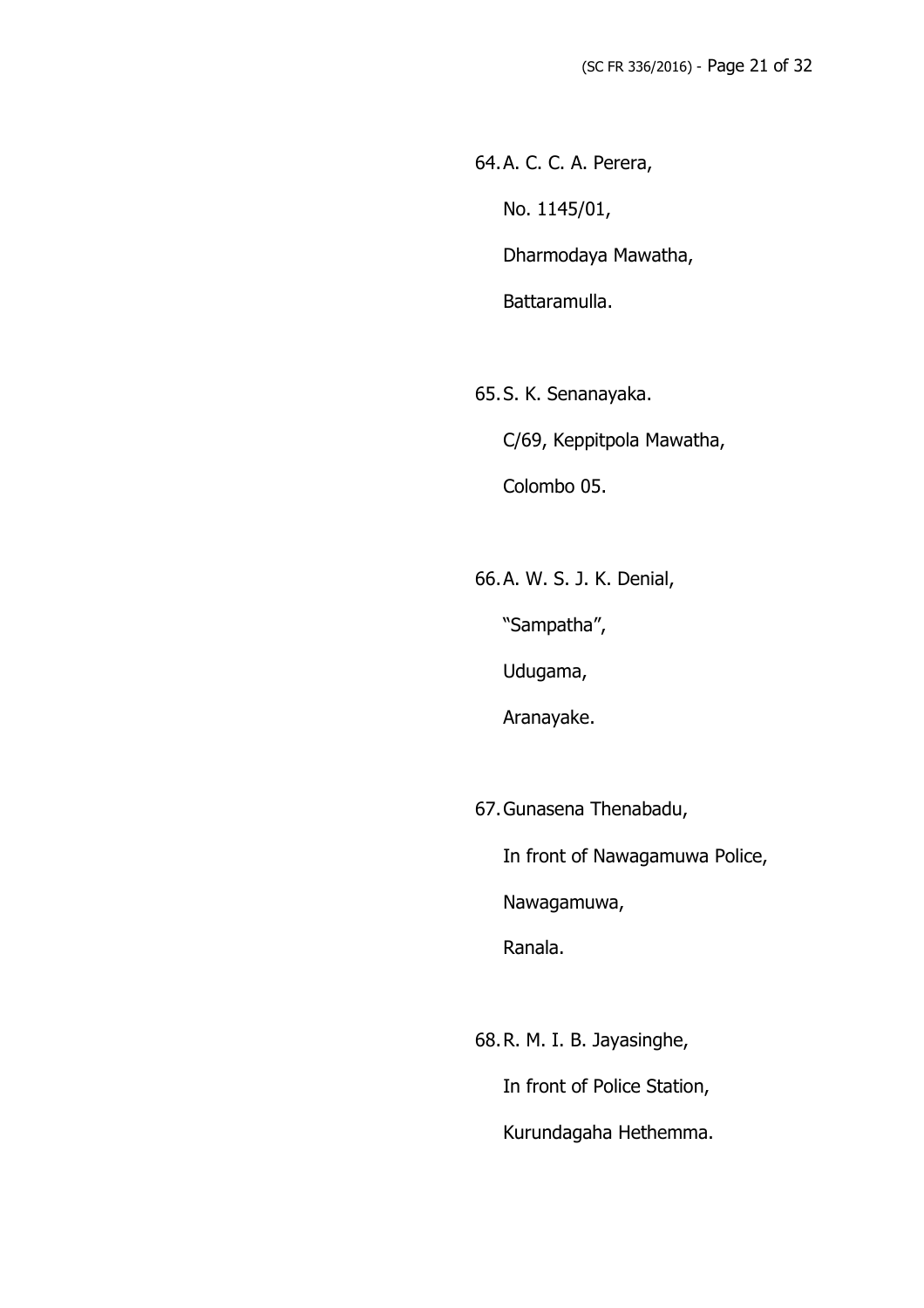69.Priyashantha Jayakodi,

Gajaba Mawatha,

Ganemulla Road,

Kadawatha.

70.Gamini Siyambalapitiya,

No. 175/A, Pubudu Mawatha,

Thudella,

Ja-Ela.

71.Kingsley Ekanayake,

No. 203/30, Sapumal Uyana,

Madapatha, Piliyandala.

72.Ananda Ratnaweera,

No. 322, Nagahamula Junction,

Gonawala, Kelaniya.

73.Pujith Jayasundera, Inspector General of Police, Police Headquarters, Colombo 01.

74.Hon. Attorney General,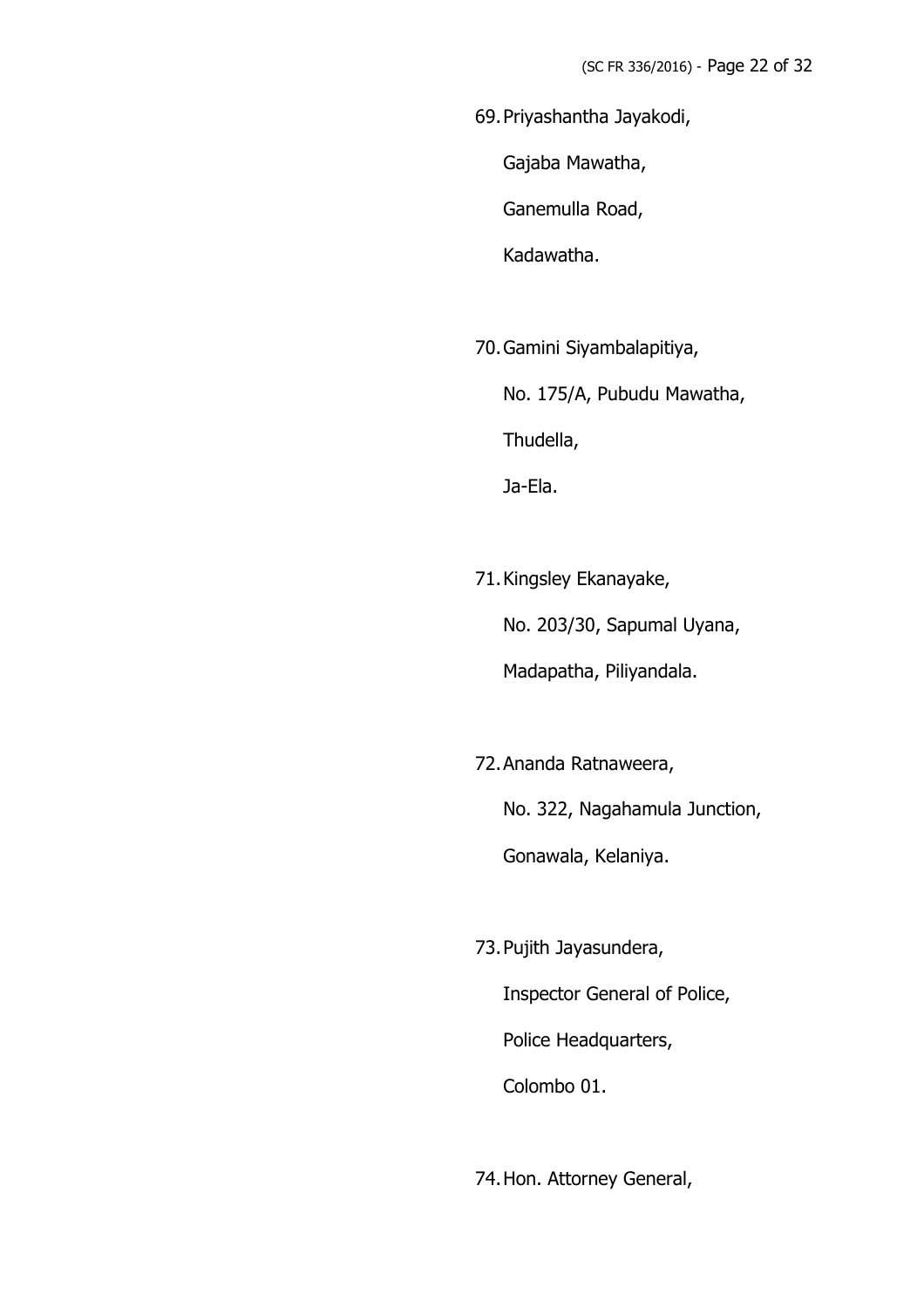Attorney General's Department,

Colombo 12.

### **RESPONDENTS**

### Before: **P PADMAN SURASENA J**

#### **E. A. G. R. AMARASEKARA J**

#### **A. H. M. D. NAWAZ J**

Counsel: Ikram Mohamed, PC with M. S. A. Wadood, Palitha Subasinghe, Hashane Mallawarachchi, Vinura Jayawardena, Buddhika Jayakoday, and Ms. Dulmini Liyanage instructed by Mrs. P. Nilusha G.C. Silva for Petitioners.

Rajiv Goonetilleke, SSC for the 5<sup>th</sup> – 12<sup>th</sup> and 73<sup>rd</sup> and 74<sup>th</sup> Respondents.

Widura Ranawaka with Menaka Warnapura and Sudath Perera instructed by Indunil Bandara for the 71<sup>th</sup> Respondent.

Lal Matarage instructed by S. B. Dissanayake Associates for the 72nd Respondent.

Argued on: 22-03-2021

Decided on: 16-12-2021

#### **P Padman Surasena J**

Petitioners are police officers and retired police officers claiming to have been politically victimized during the period 1994 to 31-07-2014 by successive Governments.

Consequent to the change of Government in 2015 the then Cabinet of Ministers, having considered the Memorandum dated  $09-03-2015$ ,<sup>1</sup> under the title "To provide" relief to those who were victimized for political reasons", submitted by the then Prime

<sup>1</sup> Produced marked **P 1**.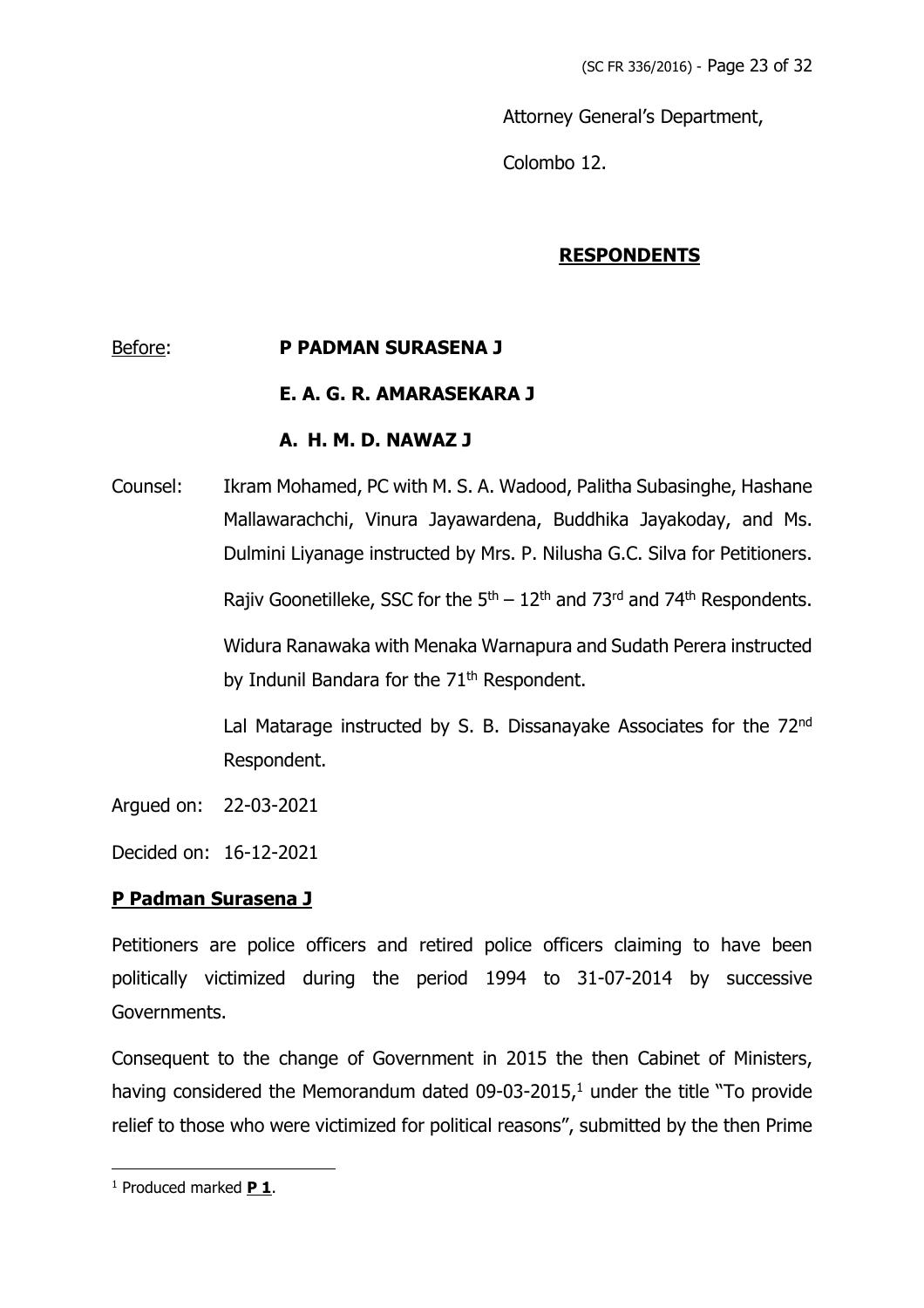Minister, decided on 08-04-2015 to issue a Public Administration Circular to provide a reasonable period of time for those officers, if any, who have been subjected to political victimization and who wish to seek relief, but not yet submitted their appeals, to submit their appeals. The Cabinet of Ministers also decided to authorize the Secretary Ministry of Public Administration to appoint an official committee comprising of three retired public officers who had served in the capacity of Additional Secretary or any other similar or higher post to examine the said appeals and make recommendations. The Petitioners have produced the said cabinet decision made on 08-04-2015, marked **P 2**.

As authorized by the said cabinet decision, the Secretary Ministry of Public Administration had issued the Public Administration circular No. 09/2015 dated 17-04- 2015, calling for appeals to be submitted to the Ministry of Public Administration by 05-05-2015. The Petitioners have produced the said Public Administration circular No. 09/2015 marked **P 3**.

The Minister of Public Order and Christian Affairs had appointed Gamini Siyambalapitiya (retired Additional Secretary), Kinsley Ekanayake (Former Senior Deputy Inspector General of Police) and Ananada Ratnaweera (Former Superintended of Police) as members of the "Political Victimization Committee" by the letter dated 21-06-2015 produced marked **R 1**. The said letter (**R 1**) has been addressed to "The Secretary, Political Victimization Committee, Jathika Sevaka Sangamaya, Kotte Road, Pitakotte" which is not a Government institution. Further, the said letter has not indicated how and why either the said committee or its members came to be appointed. Thus, the purpose of the said "Political Victimization Committee" appointed by the Minister of Public Order and Christian Affairs is not clear. Be that as it may, this committee will be hereinafter referred to as the 'Siyambalapitiya Committee'. Said 'Siyambalapitiya Committee is not a committee that has been appointed in consequence or under any authority of any Cabinet decision.

The Secretary, Ministry of Public Administration, by the letter dated 23-06-2015 produced marked **R 2** has informed the Secretary of the Ministry of Public Order and Christian Affairs that a three-member committee to look in to the relief to be granted to persons subjected to political victimization, had already been established in the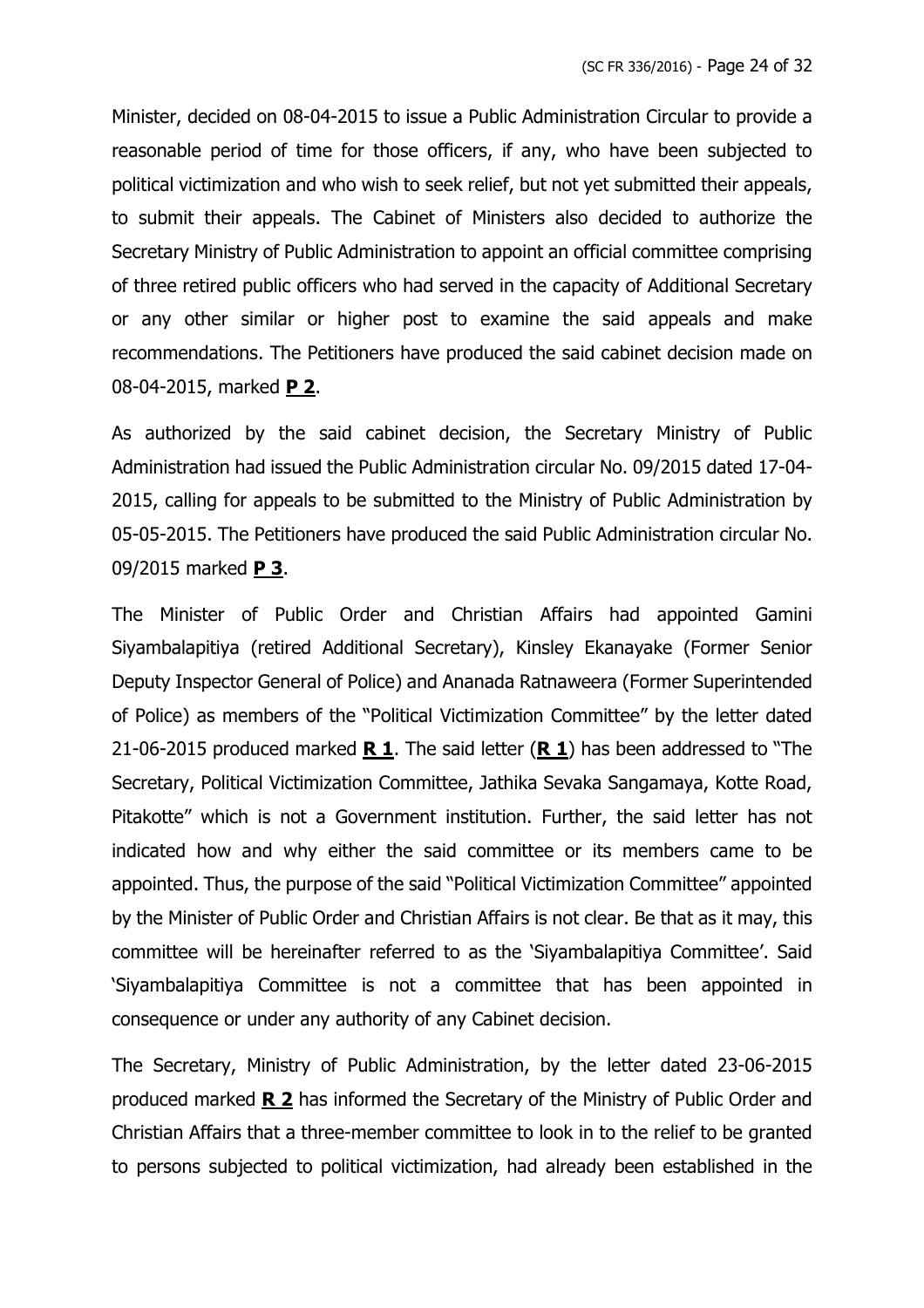Ministry of Public Administration. In the same letter, the Secretary, Ministry of Public Administration had agreed that the said Siyambalapitiya Committee could assist the three-member committee set up in the Ministry of Public Administration in its work relating to appeals pertaining to the officers coming under the Ministry of Public Order and Christian Affairs. The said letter **R 2** had asked the Secretary of the Ministry of Public Order and Christian Affairs to forward its recommendations regarding the said appeals to the Secretary of the Ministry of Public Administration. Thus, the mandate if any, the letter **R 2** had granted to the Secretary of the Ministry of Public Order and Christian Affairs is only to forward its recommendations relating to appeals pertaining to its officers. The mandate if any, the letter **R 2** had granted to the said Siyambalapitiya Committee is only to assist the Secretary of the Ministry of Public Order and Christian Affairs in preparing the requested recommendations to be submitted to the Secretary of the Ministry of Public Administration. Indeed, the letter **R 2** had not only mandated the said Siyambalapitiya Committee but mandated any other members of its staff also to render assistance required for preparation of the requested recommendations.

The Secretary of the Ministry of Public Order and Christian Affairs, by the letter dated 12-01-2016 produced marked **R 5**, had forwarded the recommendations of the Siyambalapitiya Committee to the secretary Ministry of Public Administration as requested by the letter dated 23-06-2015 (**R 2**). It is to be noted that the said letter **R 5** has merely forwarded the report of the Siyambalapitiya Committee rather than the recommendations of the Secretary of the Ministry of Public Order and Christian Affairs. The Petitioners have also produced the aforesaid letter dated 12-01-2016 marked **P 6**.

It then came to light that the official committee appointed by the Secretary to the Ministry of Public Administration as per the decision by the Cabinet of Ministers (**P 2**)

and the Siyambalapitiya Committee appointed by the Minister of Public Order and Christian Affairs, had made conflicting recommendations in respect of some officers. It was in this backdrop that the Minister of Law and Order and Southern Development, by the Cabinet memorandum dated 06-04-2016, sought Cabinet approval to appoint a new three member committee comprising of an Additional Secretary of the Ministry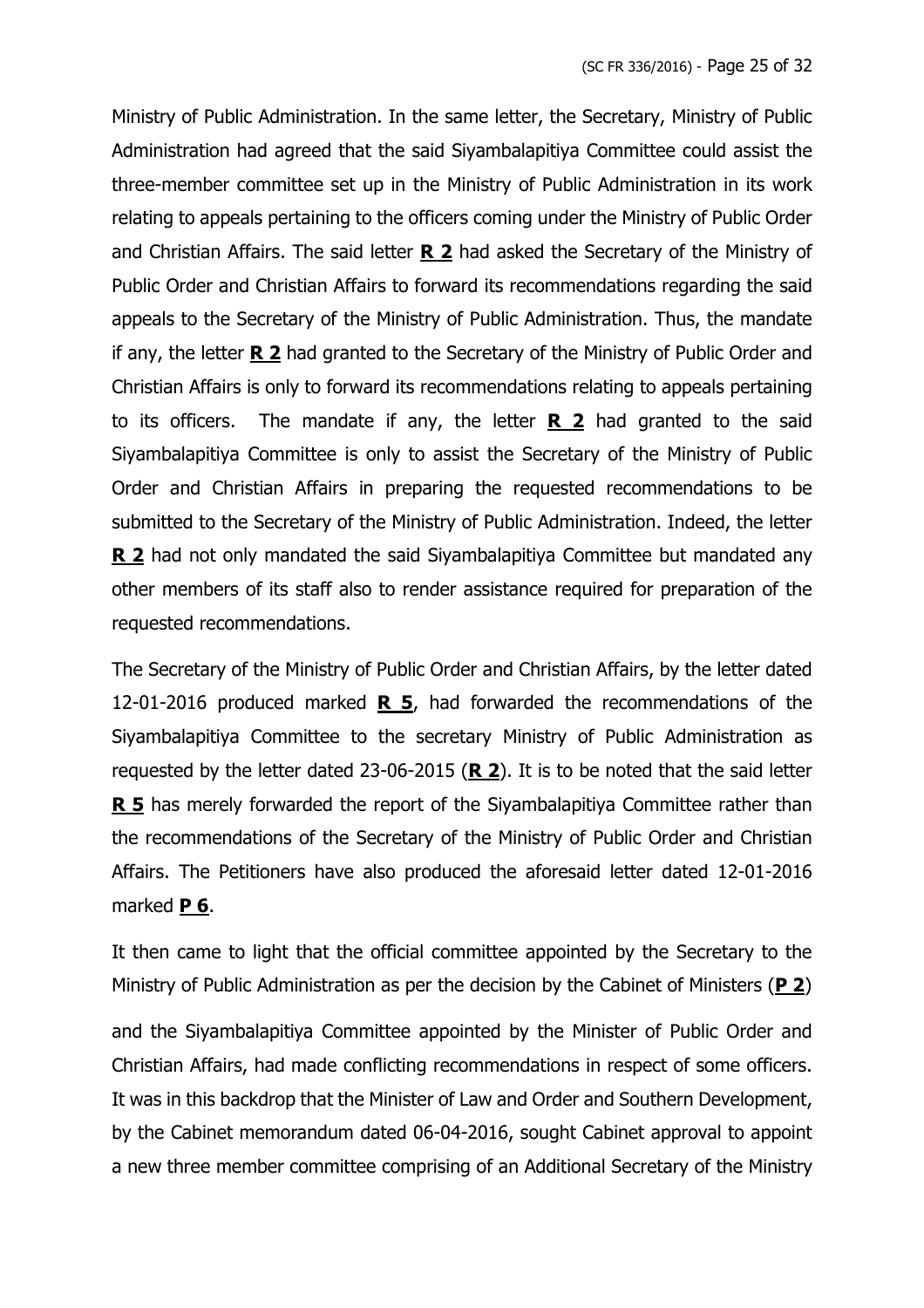of Public administration, Additional Secretary of the Ministry of Law and Order and Southern Development and a Senior Deputy Inspector General of Police to reconsider and make recommendations on the appeals of police officers who were subjected to political victimization. Hon. Attorney General has produced the said Cabinet memorandum dated 06-04-2016 marked **R 6**. The document produced by the Petitioners marked **P 7** appears to be a copy of **R 6**.

Pursuant to the said Cabinet memorandum (**R 6**) the Cabinet of Ministers decided on 19-04-2016 to approve the said proposal to appoint a three-member committee by the Minister of Law and Order and Sothern Development and to forward the recommendations of the said committee to the Cabinet. Hon. Attorney General has produced the said Cabinet decision on 19-04-2016 marked **R 7**.

It was pursuant to the said Cabinet decision (**R 7**) that a committee comprising of Ms. B. M. M. M. Basnayake (Additional Secretary Ministry of Public Administration), Neil Hapuhinna (Additional Secretary Ministry of Law and Order) and Ravi Wijegunawardene (Senior Deputy Inspector General of Police) were appointed to reconsider and make recommendations regarding the afore-stated appeals. This Committee (hereinafter sometimes referred to as the "Basnayake Committee") recommended granting relief to 129 police officers. Hon. Attorney General by way of Motion dated 2<sup>nd</sup> February 2018 has produced the Basnayake Committee report marked **Y**.

Thereafter, the Minister of Law and Order and Southern Development, by the Cabinet Memorandum dated 10<sup>th</sup> June 2016, sought the approval of the Cabinet of Ministers, for the implementation of the recommendations of the Basnayake Committee. Hon. Attorney General has produced the said Cabinet Memorandum dated 10<sup>th</sup> June 2016 marked **R 8**.

The Cabinet of Ministers, having considered the above Memorandum (**R 8**), the observations in that regard forwarded by the Minister of Finance dated 18th June 2016 (**R 9**), the observations dated 23rd June 2015 forwarded by the Minister of Public Administration and Management (**R 10**), decided on 28th June 2016, to request the Prime Minister to propose a methodology to grant relief to officers who had been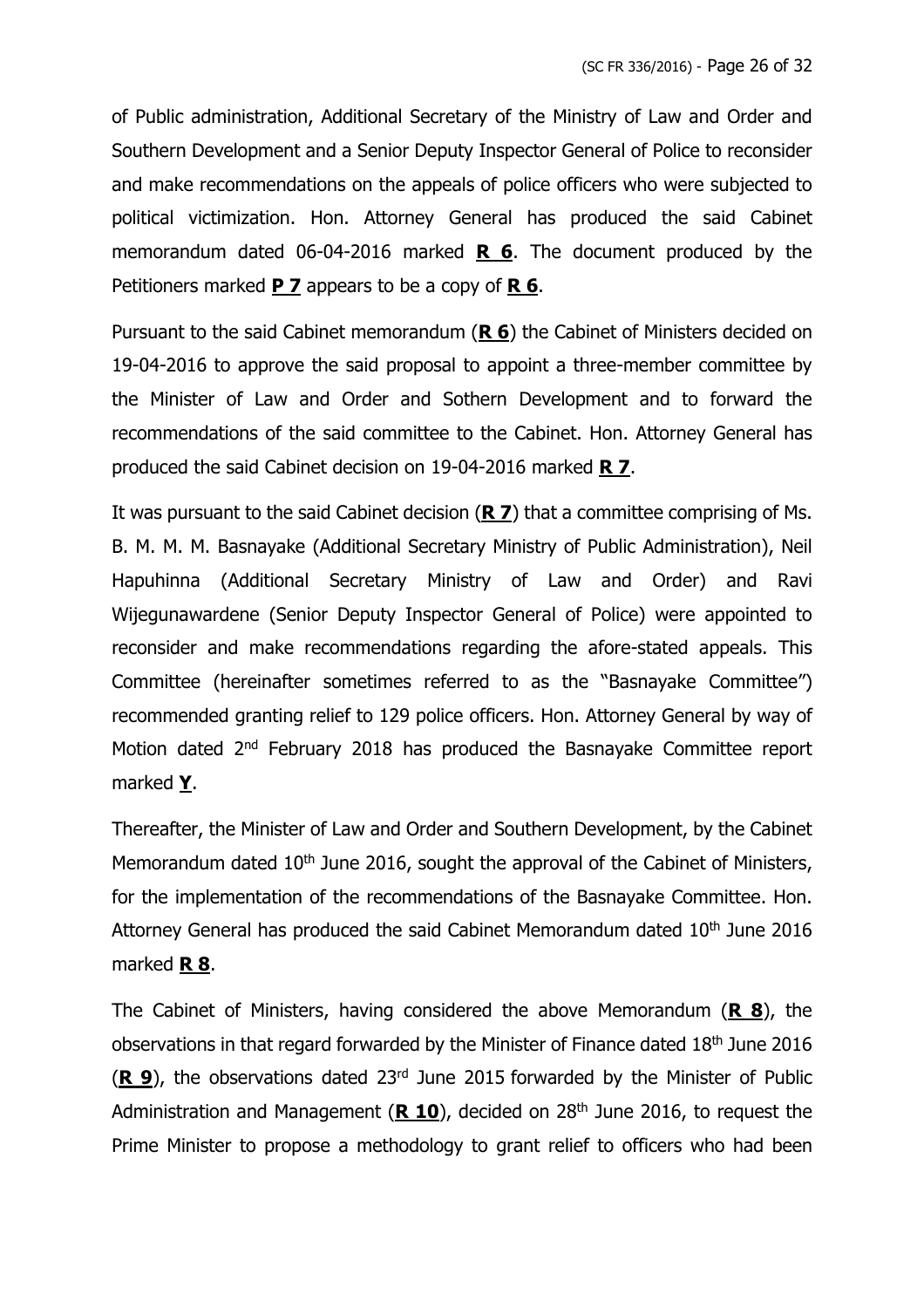subjected to disciplinary measures. Hon. Attorney General has produced the said Cabinet decision on 28th June 2016, marked **R 11**.

Upon the above request, the Prime Minister had proposed that those who were not facing any pending disciplinary proceedings, be granted relief without delay. The Prime Minister had also proposed that those who were facing disciplinary proceedings be granted relief if they are exonerated. The Note to the Cabinet dated 26<sup>th</sup> of July 2016 containing the said proposal by the Prime Minister has been produced by Hon. Attorney General, marked **R 12**.

The President has approved the said proposal made by the Prime Minister subject to the condition that the relief could be granted only if such a course of action would not affect the seniority of other serving police officers. Hon. Attorney General has produced the said observations of the President dated 29th July 2016 marked **R 14**.

The Cabinet of Ministers having considered the Note to the Cabinet forwarded by the Prime Minster (**R 12**) along with the observations of the President (**R 14**) and the observations of the Minister of Finance ( **R 9**), decided on 9 th August 2016 to direct the Secretary Ministry of Law and Order and Southern Development to implement the proposals recommended in the Note to the Cabinet (**R 12**) forwarded by the Prime Minister subject to the conditions set out in the observations of the President (**R 14**). The Cabinet of Ministers also decided to treat the above decision as a matter of Policy. Hon. Attorney General has produced the copy of the said Cabinet decision dated 9<sup>th</sup> August 2016 marked (**R15**). For clarity I would reproduce below the relevant extract from the said Cabinet decision **R15**.

Given below is an extract of Item (08) of the Minutes of the Cabinet Meeting held on 2016-08-09.

Item (08)

Cabinet Paper No. 16/1473/702/053, <sup>a</sup> Note to the Cabinet dated 2016-07-26 by the Prime Minister on **"Providing relief to those who faced difficulties due to political reasons"**- (Cabinet decision dated 2016-04-19 on CP No. 16/0654/748/010 and 2016-06-28 on CP No. 16/1134/748/010-I refers) the above Note was considered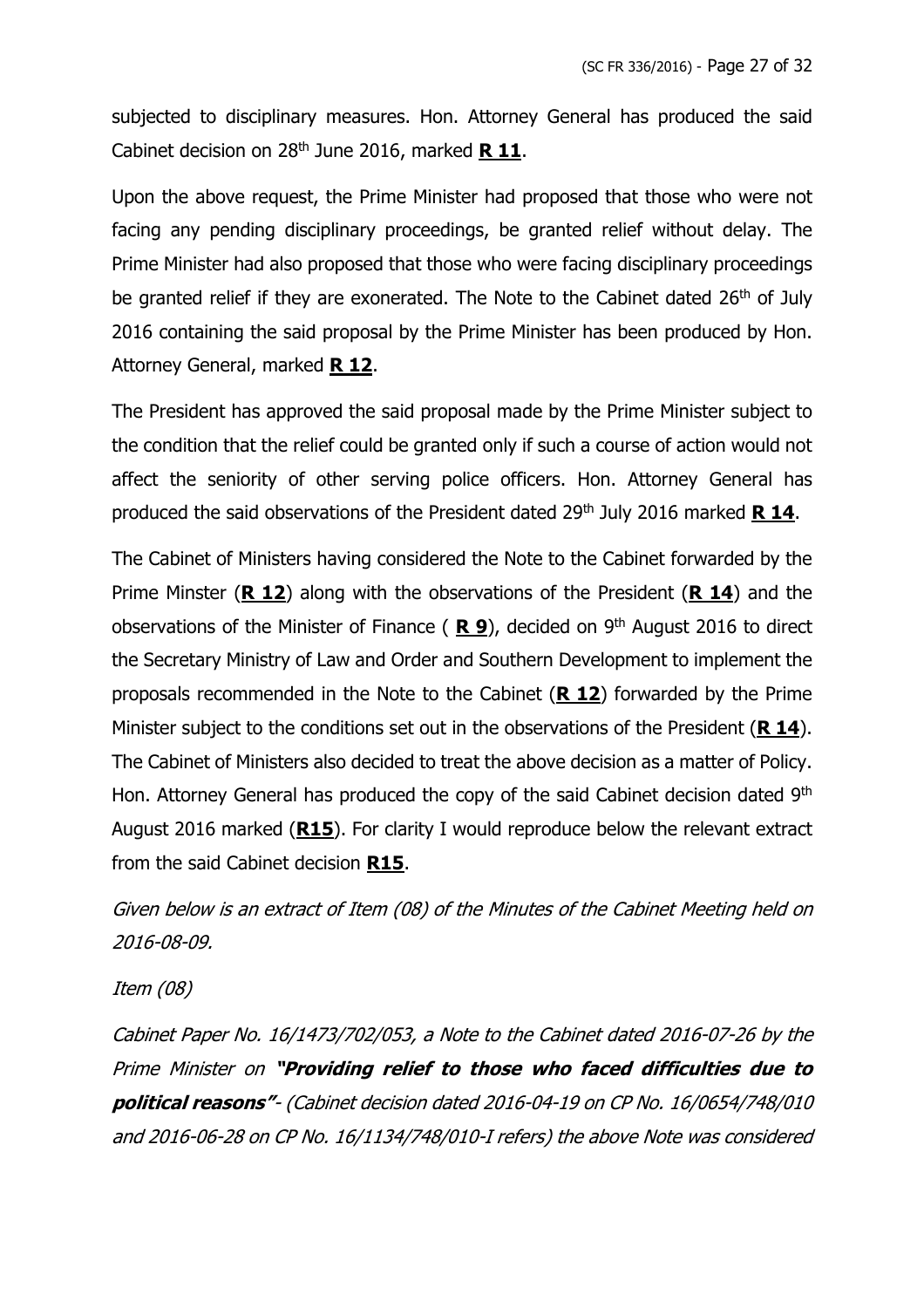along with the observations of H.E the President and the Minister of Finance. After discussion, it was decided-

- a) To grant approval treating this as matter of policy, to the proposals (I) and (II) in paragraph 03 of the Note;
- b) To direct the Secretary, Ministry of Law & Order and Southern Development-
	- (i) to take note of the matters highlighted in the observations of H.E the President and pursue action accordingly, and
	- (ii) to obtain the concurrence/approval of the relevant authorities prior to implementation of the proposals referred to at (a) above, as indicated in the observations of the Minister of Finance.

It was also decided to treat this decision as confirmed and to authorize the Secretary to the Cabinet of Ministers to convey the same to the relevant authorities for necessary action accordingly.

Action by: **Secretary to the Prime Minister** - above observations annexed.

**My/Law & Order and Southern Development** - copy of Note and above observations annexed.

Copied to: **Secretary to the President -** observations of the Minister of Finance

annexed.

**My/Finance -** observations of H.E the President annexed.

**My/Public Administration and Management -** copy of Note and above observations annexed.

**Secretary, National Police Commission** - copy of Note and above observations annexed.

Let me at this stage turn to the complaint made by the Petitioners. The Petitioners in their petition have stated that the Siyambalapitiya Committee appointed by the Minister of Public Order and Christian Affairs, having interviewed 812 police personnel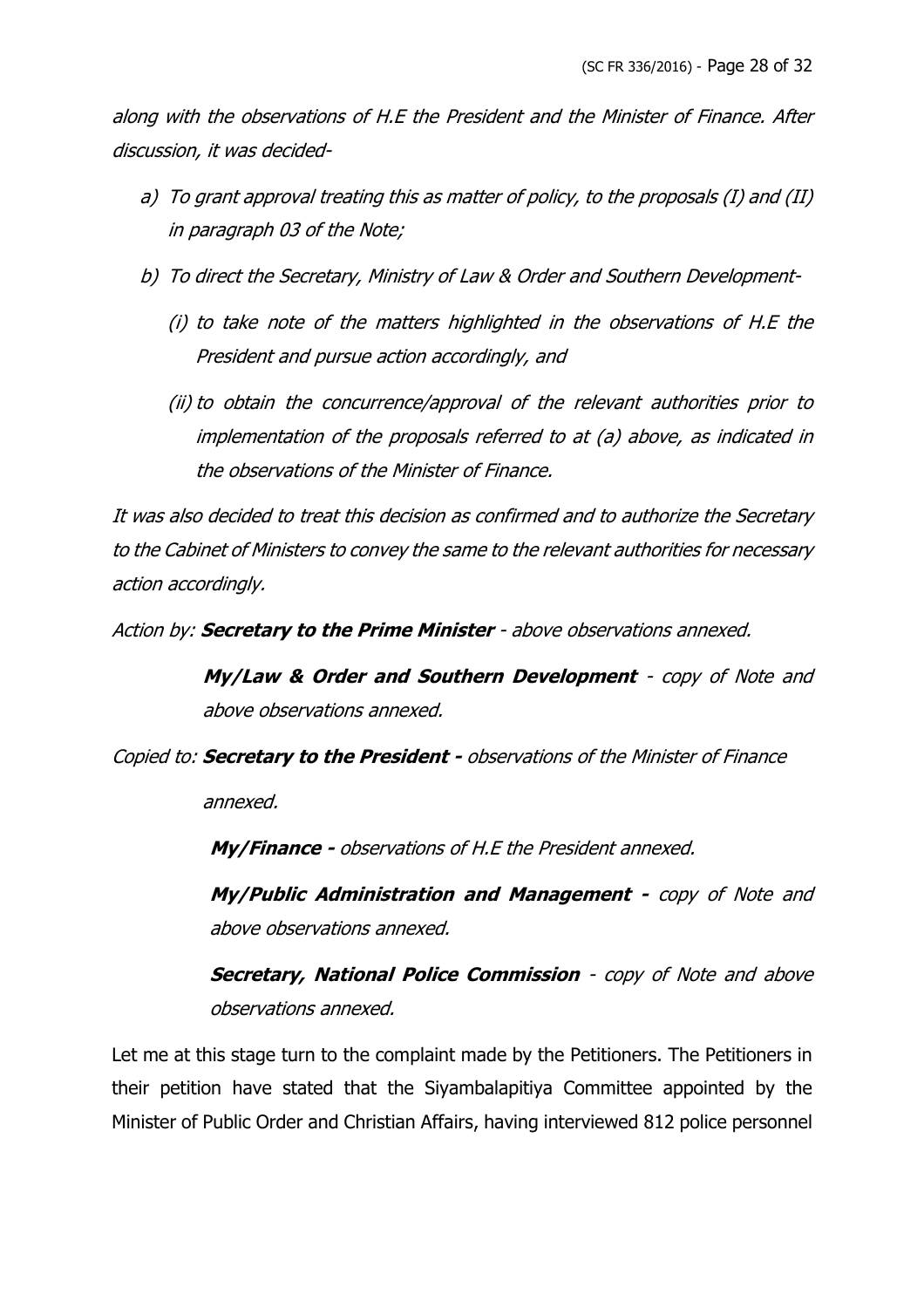(who had submitted appeals) and having considered their appeals, recommended relief to 333 officers on the grounds of political victimization.

The Petitioners have stated that the "Siyambalapitiya Committee" in its report has recommended that the Petitioners be given various relief and that the said relief are set out in the circular dated 18.03.2016 which was issued for the purpose of implementing the said recommendations. The Petitioners have not produced the said circular but produced the circular **P 5** which is applicable to the Education Service.

The Petitioners complain that the subsequently appointed Basnayake Committee conducted fresh interviews in respect of only the 333 officers recommended by the Siyambalapitiya Committee and another 100 officers recommended by some other ad hoc committee and failed to reconsider appeals of remaining police officers from the list of 812 appellants from the Police Department. The Petitioners also complain that the Basnayake Committee selected only 92 people from the previously selected list of 333 leaving out 241 people out of the said list including the  $11<sup>th</sup>$  to  $44<sup>th</sup>$  Petitioners. The Petitioners further complain that the Basnayake Committee has also considered and included the names of 9 officers, who are  $61<sup>st</sup>$  to the  $69<sup>th</sup>$  Respondent who were not amongst the appellants considered by the Siyambalapitiya Committee or any other ad hoc committee. The Petitioners complain that the action of Basnayake Committee recommending a total number of 129 Police Officers for redress, is arbitrary, unfair and/or unreasonable and/or devoid of any rational basis and hence violates their fundamental rights.

Further, the Petitioners state that the Basnayake committee has given lesser relief for the 1<sup>st</sup> to 10<sup>th</sup> Petitioners than the relief recommended by Siyambalapitiya Committee. The Petitioners also state that Basnayake Committee has arbitrarily dropped the recommendations of the Siyambalapitiya Committee in respect of  $11<sup>th</sup>$  to  $44<sup>th</sup>$ Petitioners who were waiting to receive the said recommended relief.

The Petitioners allege that the above action by subsequently appointed Basnayake Committee is ultra vires, arbitrary and has violated the fundamental rights of the petitioners. The Petitioners therefore seek to challenge the said Basnayake Committee recommendations in this application.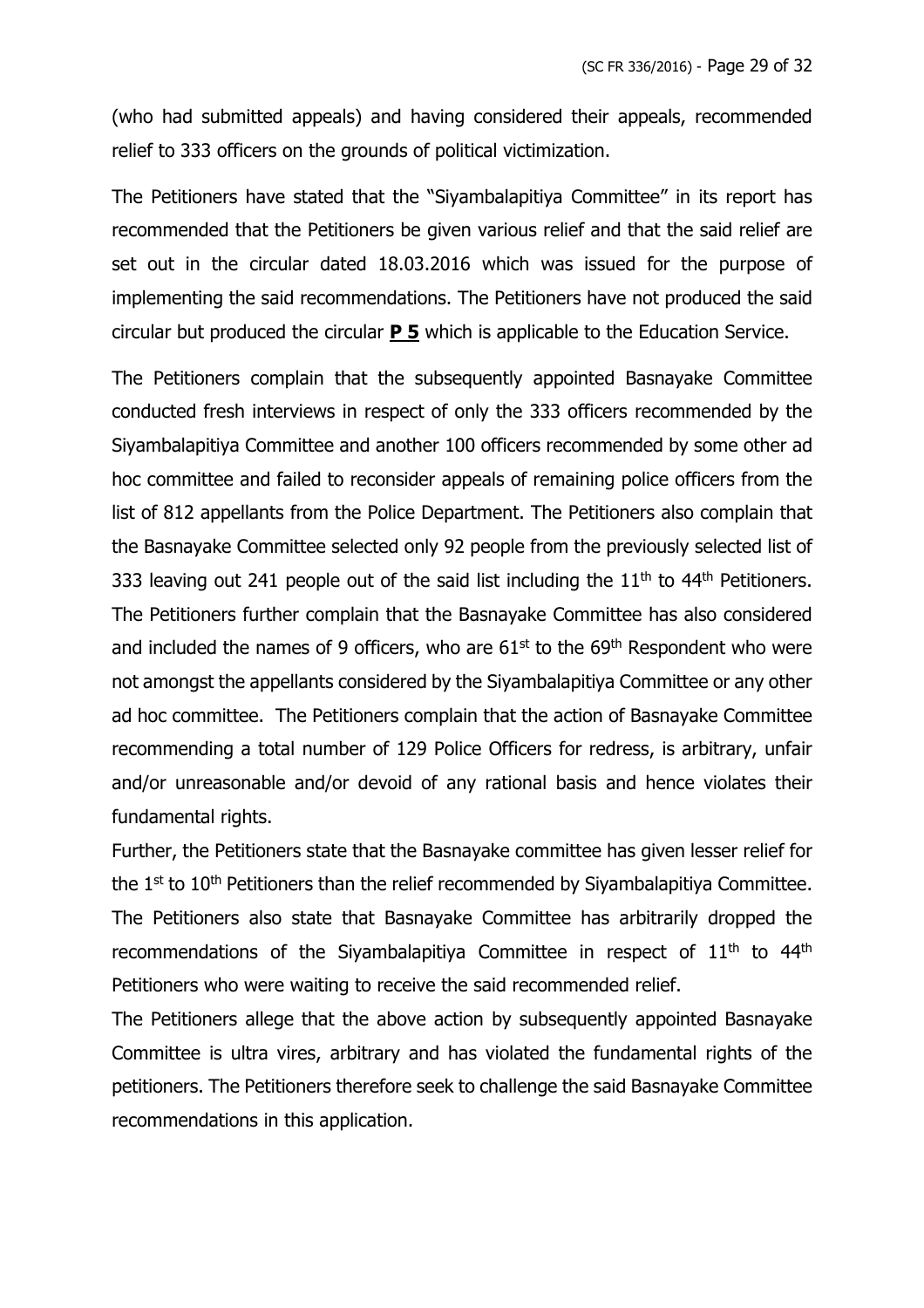It is in that backdrop that the Petitioners in this application have prayed inter alia, for the following relief in their petition.

- (i) Declare that the Fundamental Rights of the Petitioners guaranteed by Article 12 (1) of the Constitution has been violated by the 2nd to 4th Respondents and/or 14th to 59th Respondents
- (ii) Declare that the recommendations of the Basnayake Committee to grant relief to the 129 persons without granting the reliefs recommended to the Petitioners by the Siyambalapitiya Committee is unlawful and/or wrong in law and is violative of the Petitioners fundamental rights guaranteed by Article 12 (1) of the Constitution and/or the implementation thereof by the 14<sup>th</sup> to 59<sup>th</sup> Respondents is violative of the Petitioners fundamental rights
- (iii) Declare that the Petitioners are entitled to be granted the reliefs recommended by the Siyambalapitiya Committee marked as "**P 4**" after addressing the anomalies contained therein
- (iv) Direct that the Petitioners be granted the reliefs recommended by the "Siyambalapitiya Committee" marked "**P4**" after addressing the anomalies contained therein
- (v) Grant compensation in an amount of Rs. 750,000/- to the Petitioners

In the instant case, the Court has granted leave to proceed under Article 12(1) of the Constitution. Thus, the task of this Court at this moment must be to ascertain whether anyone or more of the Respondents have infringed the fundamental rights of the petitioners guaranteed under Article 12(1) of the Constitution.

By looking at the prayers of the petition, it is clear that it is the recommendations made by the Siyambalapitiya Committee that the Petitioners seek to enforce in this application. As has been mentioned above, Siyambalapitiya Committee is not a committee that has been appointed in consequence or under any authority of any Cabinet decision. The decision of the Cabinet of Ministers marked **P 2** has only authorized the Secretary Ministry of Public Administration to appoint an official committee to examine the said appeals and make recommendations. Thus, the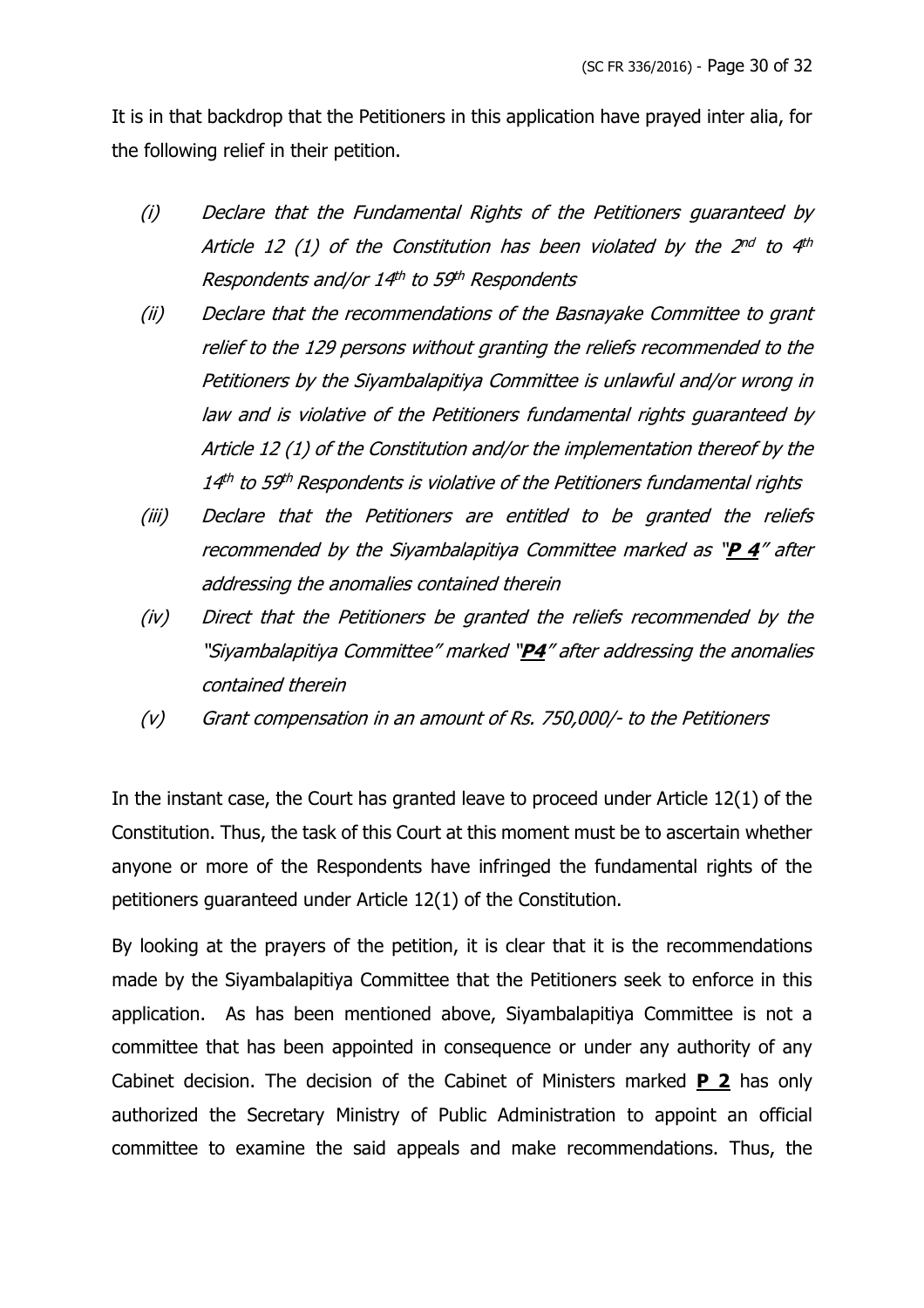appointment, the proceedings and the decision of the Siyambalapitiya Committee does not have any lawful basis.

The letter dated 23-06-2015 (**R 2**) had only asked the Secretary of the Ministry of Public Order and Christian Affairs to forward its recommendations regarding the relevant appeals to the Secretary of the Ministry of Public Administration. Thus, the mandate if any, the letter **R 2** had granted to the Secretary of the Ministry of Public Order and Christian Affairs by the Secretary Ministry of Public Administration was only to forward its recommendations (relating to appeals pertaining to the officers coming under the Ministry of Public Order and Christian Affairs) to the Secretary of the Ministry of Public Administration. This clearly shows that the recommendations made by Siyambalapitiya Committee is not final but would be open for review.

It would be opportune at this juncture to consider the position taken up by the learned counsel for the 71<sup>st</sup> respondent.

One of the three members of the Siyambalapitiya Committee is Ananda Ratnaweera (Former Superintended of Police). It has come to light in the course of these proceedings that the recommendations made by Siyambalapitiya Committee (**P 4**) contains a recommendation favorable to that member Ananda Ratnaweera. This is found under item No. 191 of the said report. Thus, it is clear that the Siyambalapitiya Committee which comprised of three members has not had any hesitation or restrain to proceed to make a recommendation favorable to one of its members also. This in my view violates the breach of rules of natural justice namely the rule 'Nemo judex in causa sua' which is sufficient to vitiate the proceedings and the recommendations made by Siyambalapitiya Committee as appearing in **P 4**.

Bamunu Mudiyanselage Kandewalawwe Kingsley Ekanayake who is the 71<sup>st</sup> Respondent in this application has also filed an affidavit stating that the document **P 4** which the Petitioners seek to enforce in this proceeding is not the genuine recommendations made by the Siyambalapitiya Committee of which he was one of the three members. Moreover, the learned counsel for the 71<sup>st</sup> respondent Mr. Widura Ranawaka, having highlighted many discrepancies between **P 4** and genuine copy also revealed before this Court that **P 4** contains interpolations made by the General Secretary of the United National Party Cabir Hashim who had placed his seal on **P 4**.